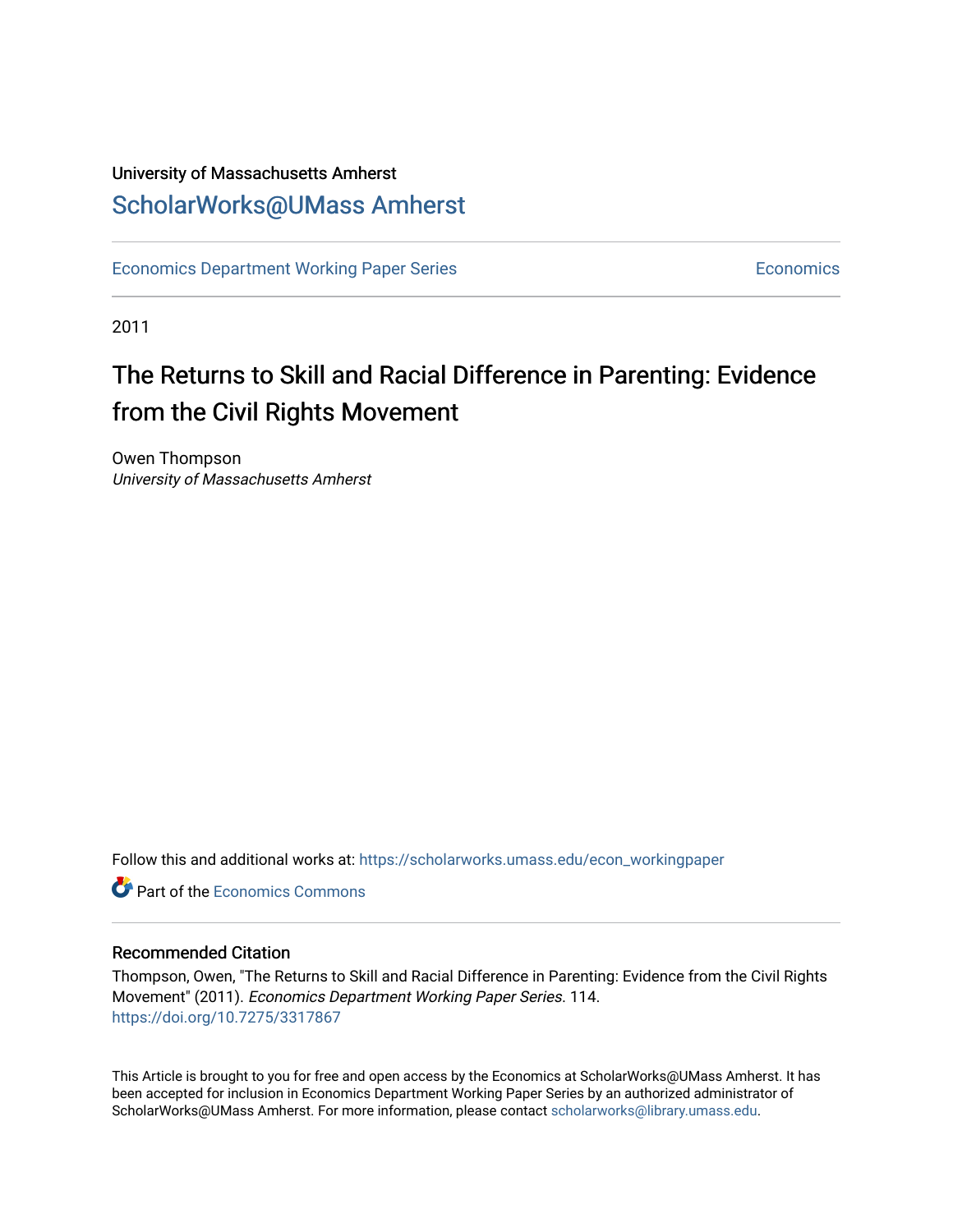# **DEPARTMENT OF ECONOMICS**

## **Working Paper**

### **The Returns to Skill and Racial Difference in Parenting: Evidence from the Civil Rights Movement**

By

Owen Thompson

Working Paper 2011‐06



## **UNIVERSITY OF MASSACHUSETTS AMHERST**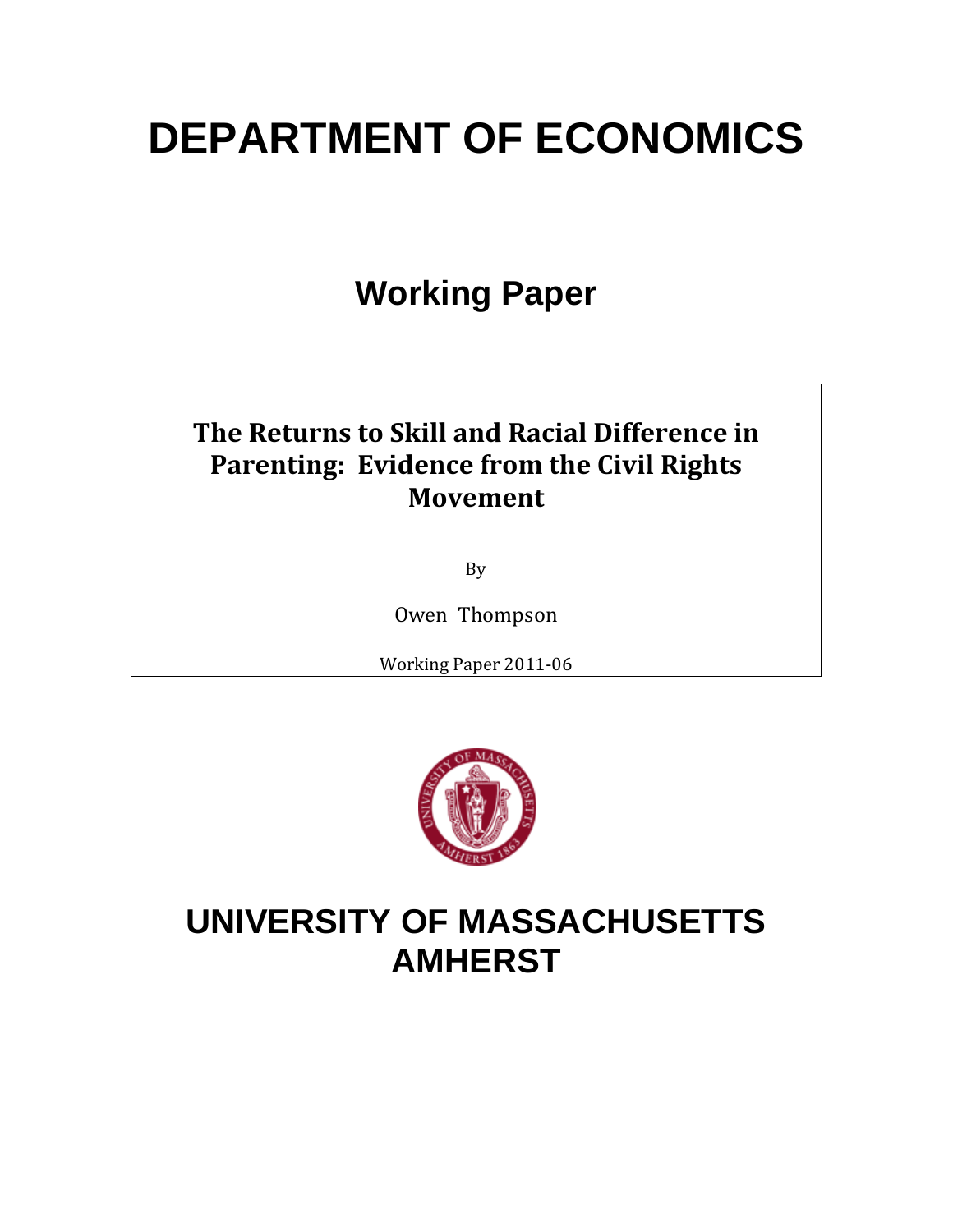## **The Returns to Skill and Racial Differences in Parenting: Evidence from the Civil Rights Movement**

Owen Thompson

Spring, 2011

#### *Abstract:*

*On average, the parental practices adopted by African American parents of young children are much less cognitively stimulating than those of their white counterparts. This paper argues that these differences stem from the low rates of return to human capital historically experienced by African Americans. To study the relationship between the race-specific returns to skill and parenting, I use intergenerational data containing direct measures of parental*  behaviors, and examine the child rearing practices of mothers who came of age in the wake of *the Civil Rights Movement, during a period of rapidly increasing returns to skill for African Americans in the US South. I find that among Southern African American mothers born between 1957 and 1964, each yearly birth cohort increased their parental investment levels by over .07 standard deviations, but that there was no increase among Southern whites or non-Southern African Americans. These differences are interpreted as being due to the disproportionately large increase in the rate of return to skill experienced by Southern African Americans, suggesting a strong relationship between the returns to human capital and parental behaviors.*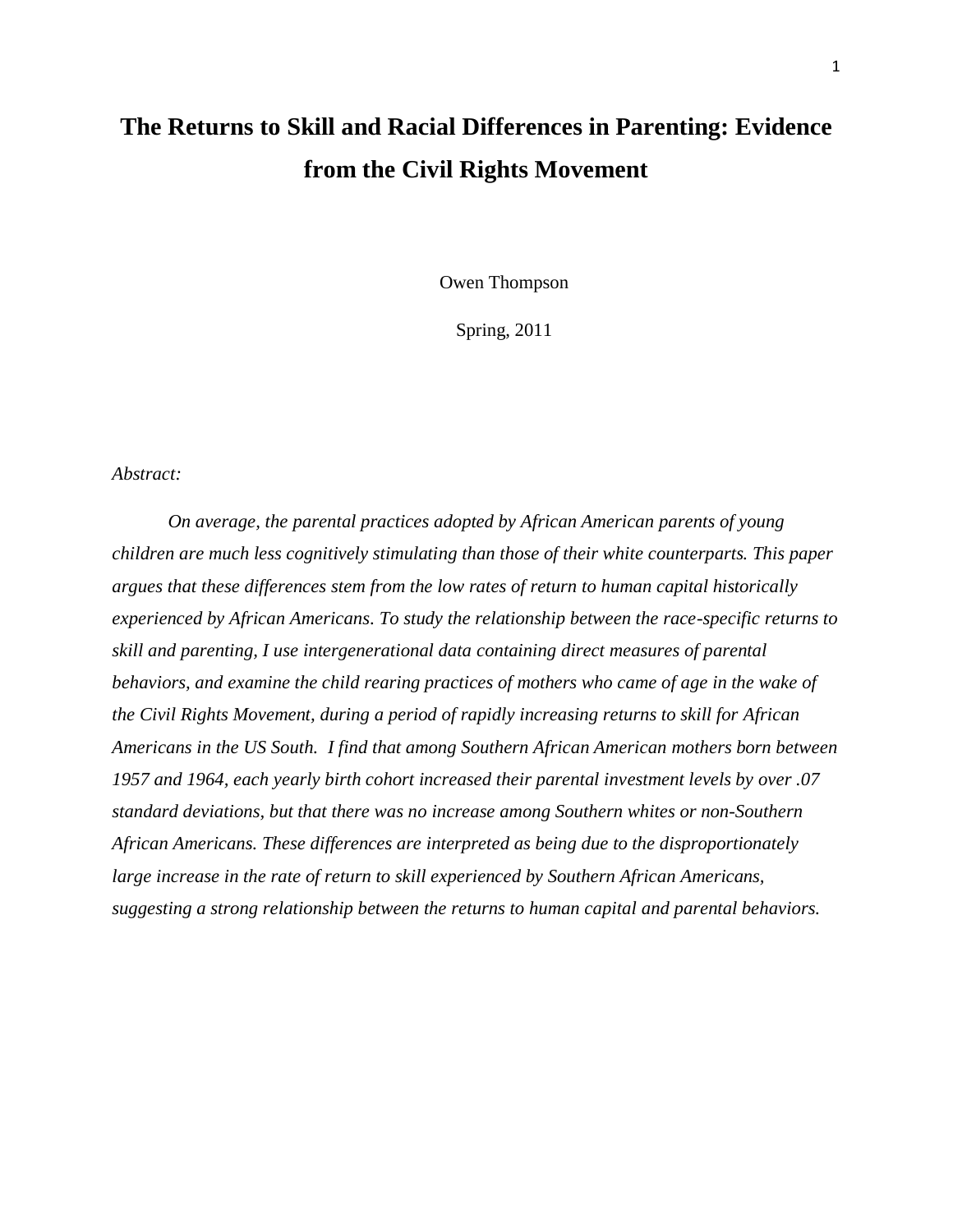#### **Introduction**

On average, the home environments of young African American children are much less cognitively stimulating than those of white children. This basic fact is demonstrated in Table 1 using data from the Children of the National Longitudinal Survey of Youth (CNLSY). <sup>1</sup> The first row reports average scores from the Home Observation for Measurement of the Environment (HOME) Inventory's cognitive component, measured as a z-score. The HOME inventory score, described in more detail below, is constructed using a combination of maternal reports and interviewer observations, and is widely utilized by child development researchers as a reliable index of factors that contribute to children's cognitive growth. The racial differences in HOME score are strikingly large. While the average white child lives in an environment that is .28 standard deviations above the mean in terms of cognitive stimulation, the average African American child's home is .28 standard deviations below the mean, so that the overall racial gap is approximately .56 standard deviations.

To provide a more concrete impression of what these differences entail, the remaining rows of Table 1 report race-specific averages from three important components of the HOME score: the percentage of children who are read to at least 3 times a week, who have 10 or more children's books in their home, and whose caregivers were observed verbally responding to their speech. In all cases, large racial gaps are present. For example over 63% of white children are read to three or more times a week, but the corresponding percentage for African American children is just  $37\%$ <sup>2</sup>. These differences do not simply reflect lower levels of socioeconomic status among African Americans. When HOME score is regressed onto maternal education, household income, and mother's age at birth as well as a black indicator variable, the results (not shown) indicate that even after controlling for these factors the home environments of African American children are still an average of .37 standard deviations less cognitively stimulating than those of white children.

The most obvious area where we might expect these racial differences in home environments to have important consequences is in children's academic and cognitive

 $\overline{a}$ 

 $1$  This data is described in detail in Section 2 below.

 $^2$  Similarly large differences have been found, especially with respect to language use, by researchers using extended in-home observation techniques. Classic studies of this kind include Heath (1983) and Hart & Risley (1995).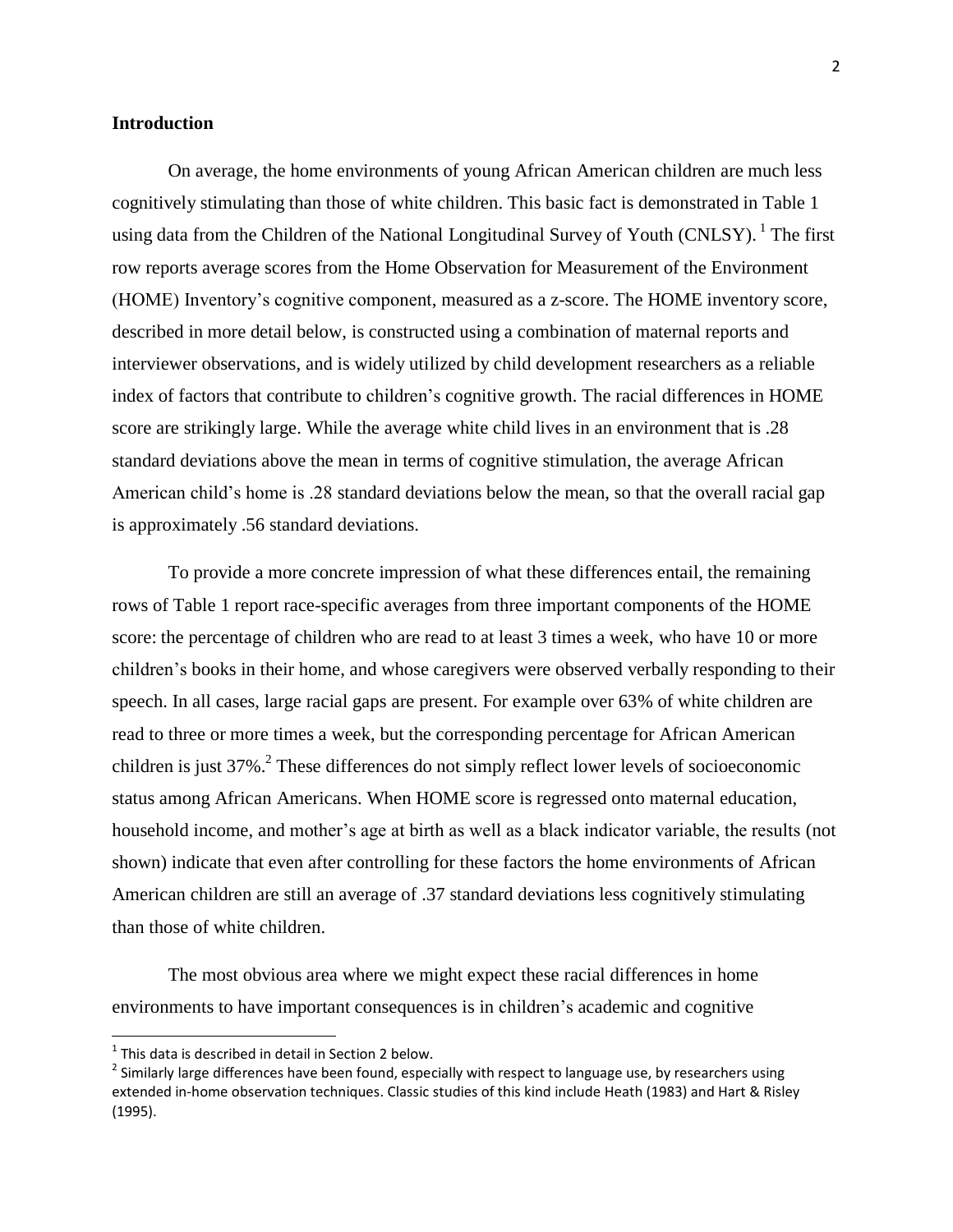performance. Table 2 displays regression results showing that this is indeed the case. The first and third columns of Table 2 regress children's performance on the Peabody Individual Achievement Tests (PIAT) in reading recognition and mathematics, taken around the time of school entry, onto a black indicator variable. Consistent with extensive existing research on the racial achievement gap, the results show that on average, African American children score .217 standard deviations below white children in reading recognition, and .576 standard deviations below white children in mathematics. The second and fourth columns of Table 2 add HOME score as a sole control variable, and the resulting reduction in the achievement gap is quite dramatic. For the reading recognition test, the entire black-white gap is eliminated. The results for math scores, while somewhat less marked, are still substantive as the coefficient on the black indicator falls by over 30%, from  $-0.576$  to  $-0.398$ .

Despite the clear importance of the topic, the origin of the observed racial differences in home environment has been the subject of surprisingly little empirical research. A large literature documents the developmental importance of early childhood environmental conditions, and much of this literature specifically addresses the effects of racial differences in home environments on school and cognitive test performance.<sup>4</sup> But it is important to remember that the home environment is itself largely a product of decisions made by parents. Given this, it is sensible to study the home environment as an outcome in and of itself, and not solely as an explanatory variable for some other end result. Yet early childhood environment has remained almost exclusively on the right hand side of regression specifications, and only a limited number of studies have considered its determination.

I have been able to identify 3 studies that explicitly examine the determinants of children's home environments. In a study of the relationship between income and child development outcomes, Blau (1999) estimates the effect of household income on HOME score and finds a reasonably large and statistically significant positive relationship. However, Blau

l

<sup>&</sup>lt;sup>3</sup> While the overall differences between the mathematical and verbal test score gaps found here are consistent with previous research (e.g. Fryer 2010), I have not been able to find a compelling explanation for these differences.

<sup>&</sup>lt;sup>4</sup> See Heckman (2007) and Cunha & Heckman (2007) for examples of research on the general relationship between early childhood environment and subsequent socioeconomic outcomes. Influential studies of the relationship between home environments and the racial achievement gap include (Brooks-Gunn & Markman, 2005; Ferguson, 2005; Fryer & Levitt, 2004; Phillips, Duncan, & Klebanov, 1998; and Todd & Wolpin, 2007).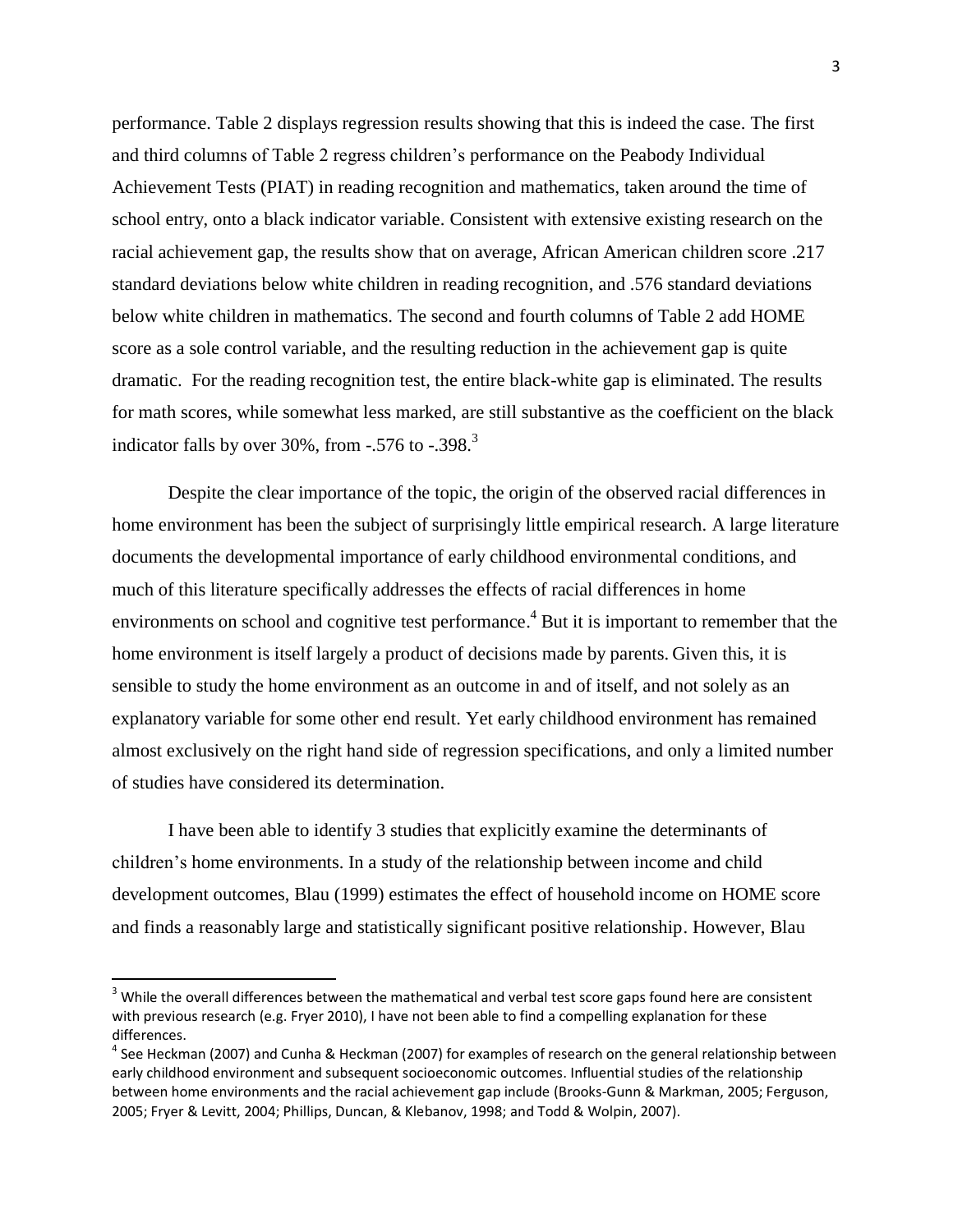estimates no race specific models, and his main focus is on the determination of children's cognitive test scores rather than intermediary environmental conditions. More recently, a 2009 working paper (Frank & Meara, 2009) used propensity score matching to estimate the effect of maternal mental health conditions on children's home environments, and found that maternal depression and alcohol abuse reduced emotional support for children at home and increased their behavioral problems. But the effects of maternal mental health problems on cognitive stimulation as opposed to emotional support were generally not significant, and again no race-specific relationships were estimated.

The prior study most closely related to the analysis performed here is a 2007 working paper by Carneiro & Meghir that uses instrumental variable techniques to estimate the causal effect of maternal education on specific parental behaviors such as reading to children and eating joint meals. The authors do present separate results for white and African American children, and find substantial racial differences in the determination of parental behaviors. But unlike the present study, Carneiro & Meghir do not specifically address the origins of these racial differences in regression coefficients or the overall racial gap in parenting.<sup>5</sup>

On the whole then, existing empirical research offers few clues as to why the home environments of African American children are on average so much less cognitively stimulating than those of their white counterparts. The remainder of this paper attempts to begin filling this gap in the literature. The paper will proceed in 4 sections. Section 1 provides a theoretical framework and outlines my basic empirical strategy. Section 2 describes the data. Section 3 presents the paper's main results. Section 4 offers a discussion of the findings and concludes.

#### **1. Theoretical and Empirical Framework**

l

<sup>&</sup>lt;sup>5</sup> In addition to these three studies, two other published papers (Guo & Harris, 2000 and Mandara, Varner, Greene, & Richman, 2009) asses how various family characteristics effect parental behaviors, but limit their analysis to bivariate correlations. Also, there is a substantial empirical and theoretical literature on the related question of how child characteristics (e.g. low birth weight) may impact parental investment decisions. See Almond & Currie (2010) for a review.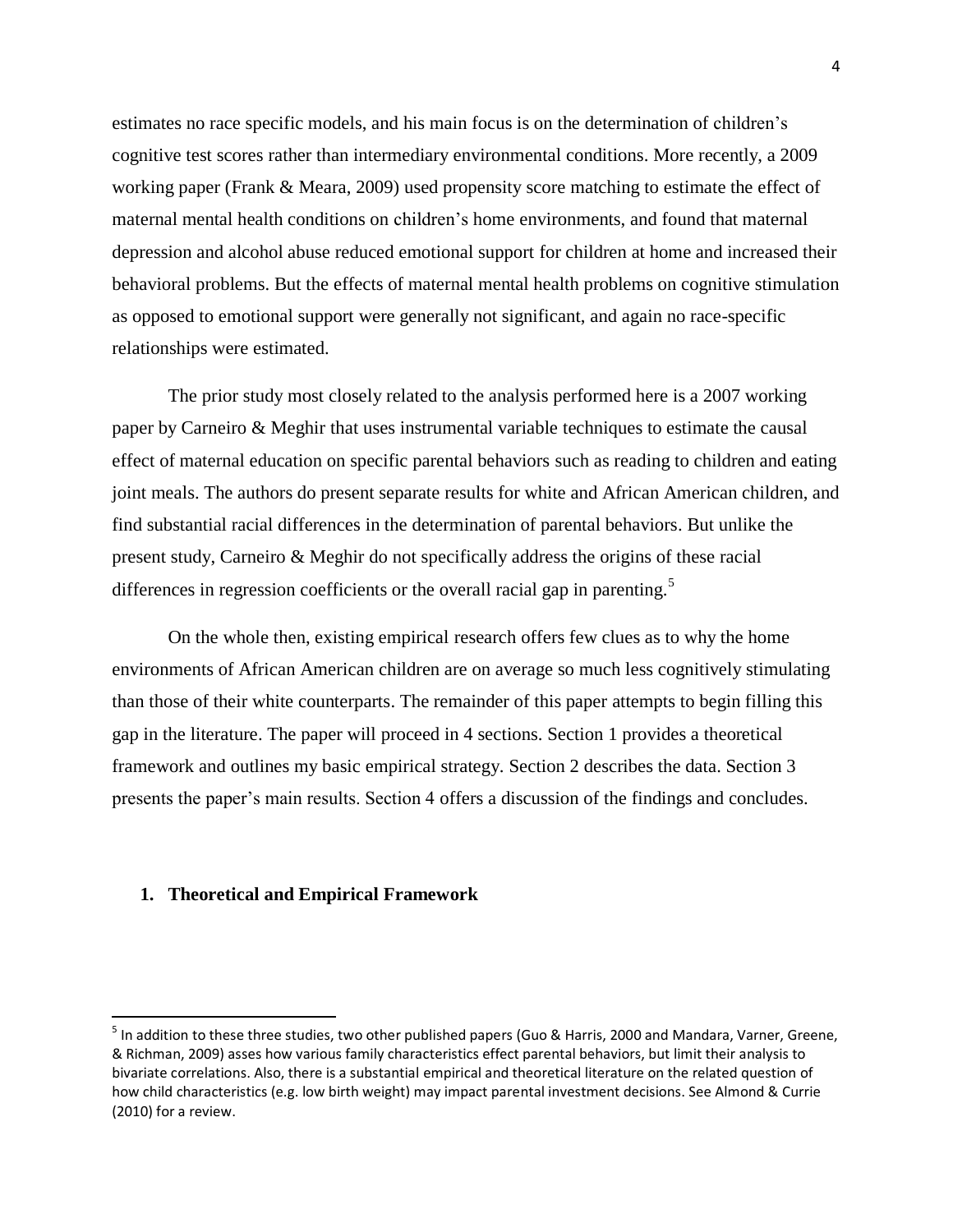While several bodies of economic theory have some relevance to the investment decisions made by parents with respect to their children,<sup>6</sup> the strand of theoretical research most directly applicable to racial differences in child rearing practices comes from models of so-called statistical discrimination (Arrow, 1973; Coate & Loury, 1993; Lundberg & Startz, 1983). An important feature of these models is their treatment of how racial differences in the economic returns to human capital may affect human capital investment decisions. The basic logic of the relevant models is as follows: Many important worker characteristics (such as cognitive ability) are only noisily observable to employers, but are often perceived to on average be lower among African Americans than whites.<sup>7</sup> Given this, firms will ceteris paribus prefer whites over African Americans when making decisions with respect to hiring, promotion or assignment of workers to high output tasks. Observing these behaviors by employers and the corresponding lower return to the imperfectly observable skills in question, African Americans will rationally make fewer investments in those skills.<sup>8</sup> In the resulting equilibrium, low returns to skills and low levels of investment in skills among African Americans become mutually reinforcing phenomenon.

While it is conceptually reasonable, the statistical discrimination line of argument has serious empirical flaws. One of the strongest criticisms of these models is that for at least the past several decades, the economic returns to skill have been as high or higher among African Americans than among whites (Carneiro, Heckman, & Masterov, 2005; Neal & Johnson, 1996). Given this, lower levels of skill investment among African American parents and youth would have to be the result of substantial misperceptions regarding rates of return to skill, and many researchers consider persistent misperceptions of this kind implausible. For example Neal (2005) comprehensively documents the high rate of return to cognitive skills and educational attainment among African Americans, and asks "for the parents of these black students, what information could sustain the belief that their children have little to gain from improving their reading and math skills?"

 6 The canonical work on the theory of parental investment is (Becker & Tomes, 1976), while overviews of race specific models of human capital formation can be found in (Lundberg & Startz, 2000 and Cain, 1987).

 $<sup>7</sup>$  Many models alternatively assume an informational structure in which the productive characteristics of African</sup> Americans are more difficult for employers to observe than those of whites, but the initial underlying distributions of the characteristics are identical. For present purposes the consequences of this alternative formulation are not important.

 $^8$  In most models of statistical discrimination, individuals make decisions about their own skill investments, but the basic logic of the model applies equally well to skill investment decisions made by parents.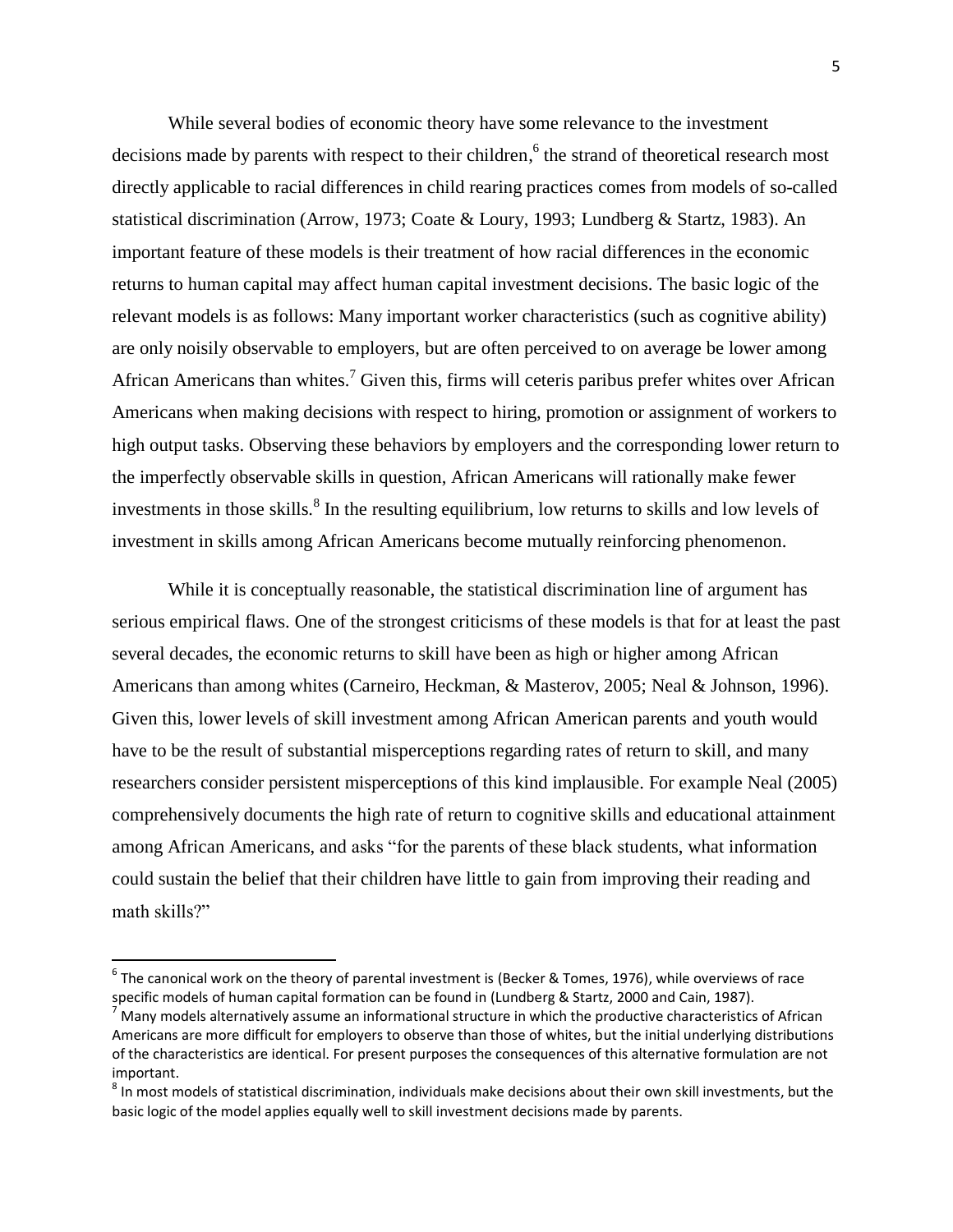An alternative theoretical explanation, which allows for the simultaneous existence of high returns to human capital and child rearing practices that do little to foster human capital development, emphasizes the role of persistent social and cultural norms in determining parental behaviors. Considerable empirical evidence supporting the importance of norms in determining parenting practices can be found in ethnographic studies, and this evidence indicates that the child rearing norms adopted by a particular ethnic or cultural group in large part reflect the basic economic circumstances they face.

For example, in a canonical anthropological study Barry, Child & Bacon (1959) ranked 104 indigenous societies in terms of both their primary method of economic subsistence (fishing and hunting, animal husbandry, agriculture, etc.) and in the extent to which the society's child rearing practices encouraged "compliance" as opposed to "assertion." The authors hypothesized that in societies with food production technologies which necessitated food storage, child rearing practices would encourage strict adherence to the routine responsibilities which ensure the survival of domesticated animals or improve the likelihood of an adequate harvest (compliance). In contrast, it was hypothesized that in societies that relied primarily on non-storable food sources such as gathering, hunting or fishing, child rearing practices would encourage individual initiative and innovation (assertion). These hypotheses were strikingly confirmed in empirical testing. The simple correlation coefficient between the measures of economic structure and child rearing techniques was .94, leading the authors to conclude that "knowledge of the economy alone would allow one to predict with considerable accuracy whether a society's socialization pressures were primarily toward compliance or assertion."

More recently, a team of economists and anthropologists (Mulder et al., 2009) studied intergenerational wealth transmission in 21 small scale societies around the world. Different societies have different forms of wealth, as well as different mechanisms for transmitting wealth across generations. For example, farmable land is an important form of wealth in most agrarian societies, and can often be transmitted directly to offspring as a bequest. In other societies, the most important form of wealth may be hunting skills or durable ties to a social network, which can only be transmitted genetically or via the extended training of offspring. The authors document a powerful positive correlation (.48) between the importance of a particular type of wealth to a given society and how strongly that form of wealth is transmitted across generations.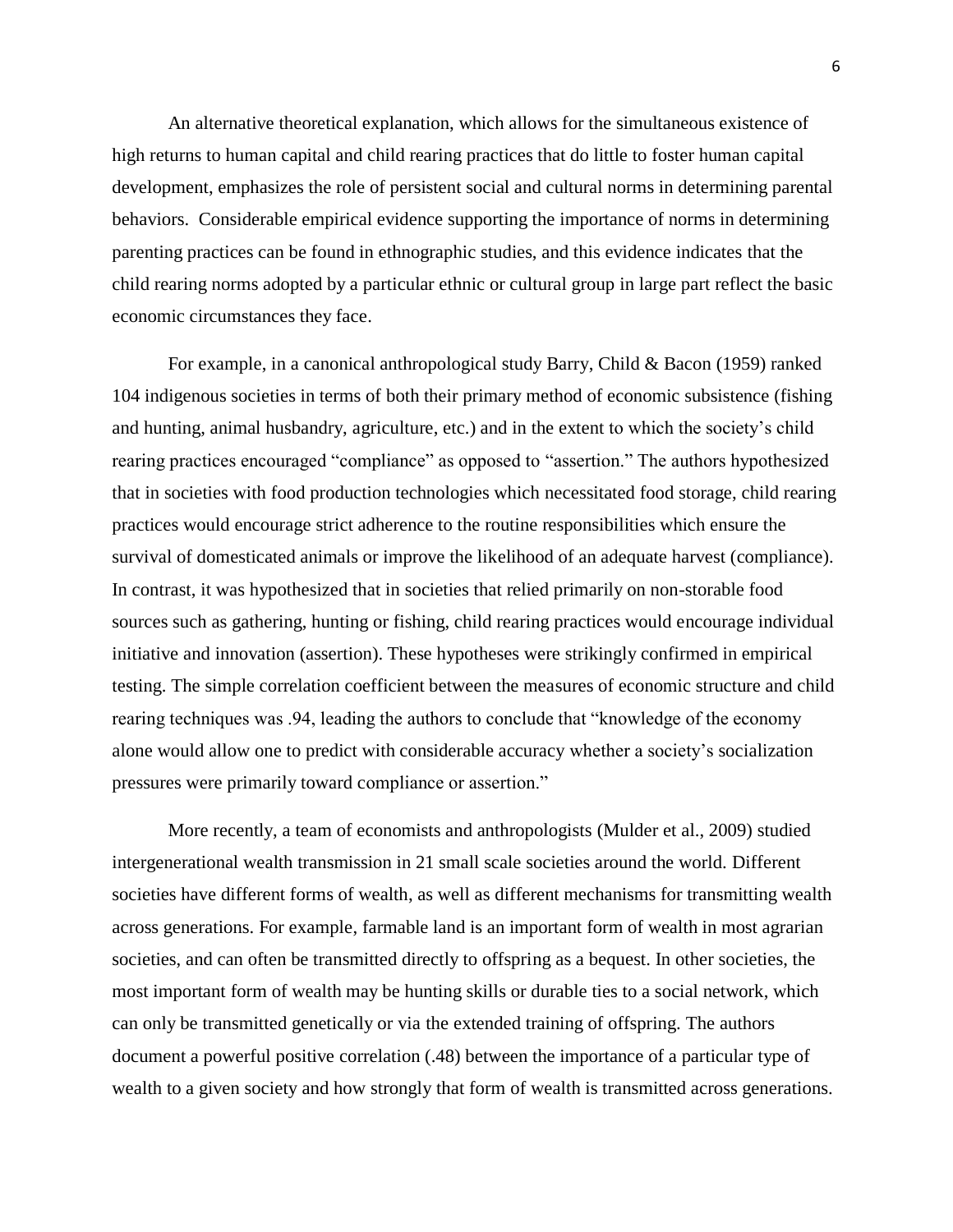They conclude that their results are "consistent with the view that parents differentially transmit to their offspring the forms of wealth that are most important in that society."

These results are potentially germane to observed modern day racial parenting differences because there is no question that African Americans faced centuries of severe discrimination during which the returns to human capital were effectively fixed at zero. If this extended period of low returns became reflected in parenting norms that are transmitted from generation to generation, then lower levels of investment in children's skills among contemporary African Americans are not especially surprising, despite the high current returns to skill. Indeed, given the depth of the discrimination historically faced by African Americans, it would be far more surprising to find that the child rearing conventions of African Americans and whites were similar than to find the differences that actually do exist.

It is straightforward to capture this reasoning in a simple economic model. Let  $R_t$  denote the returns to human capital in generation  $t$ , let  $P_{it}$  be the level of human capital encouraging parental behaviors adopted by parent  $i$  in generation  $t$ , and let  $N_{it}$  denote the level of parenting that parent  $i$  in generation  $t$  considers ideal or appropriate (i.e. a parenting norm). Suppose that parental investment levels translate directly into children's human capital and that parents are altruistic with respect to their children, so that each parent chooses  $P_{it}$  to maximize the following utility function:

$$
u_{it} = P_{it}R_t - \frac{1}{2}(P_{it} - N_{it})^2
$$

The first term expresses the benefit derived from good parenting as the product of human capital encouraging parental behaviors and the returns to human capital. The second term captures the idea that increased parenting can cause disutility, but only after it exceeds what parents consider an appropriate or normal level. Anecdotally, most parents do not report an unconditional aversion to, say, reading their kids bedtime stories (indeed just the opposite). Still, few parents are likely to derive positive utility from reading their kids bedtime stories for several hours each night, especially if they feel that 30 minutes of reading is the "normal amount."

As a simple representation of how parenting norms are formed, suppose that the parenting norm for a given individual can be expressed as the weighted average that individual's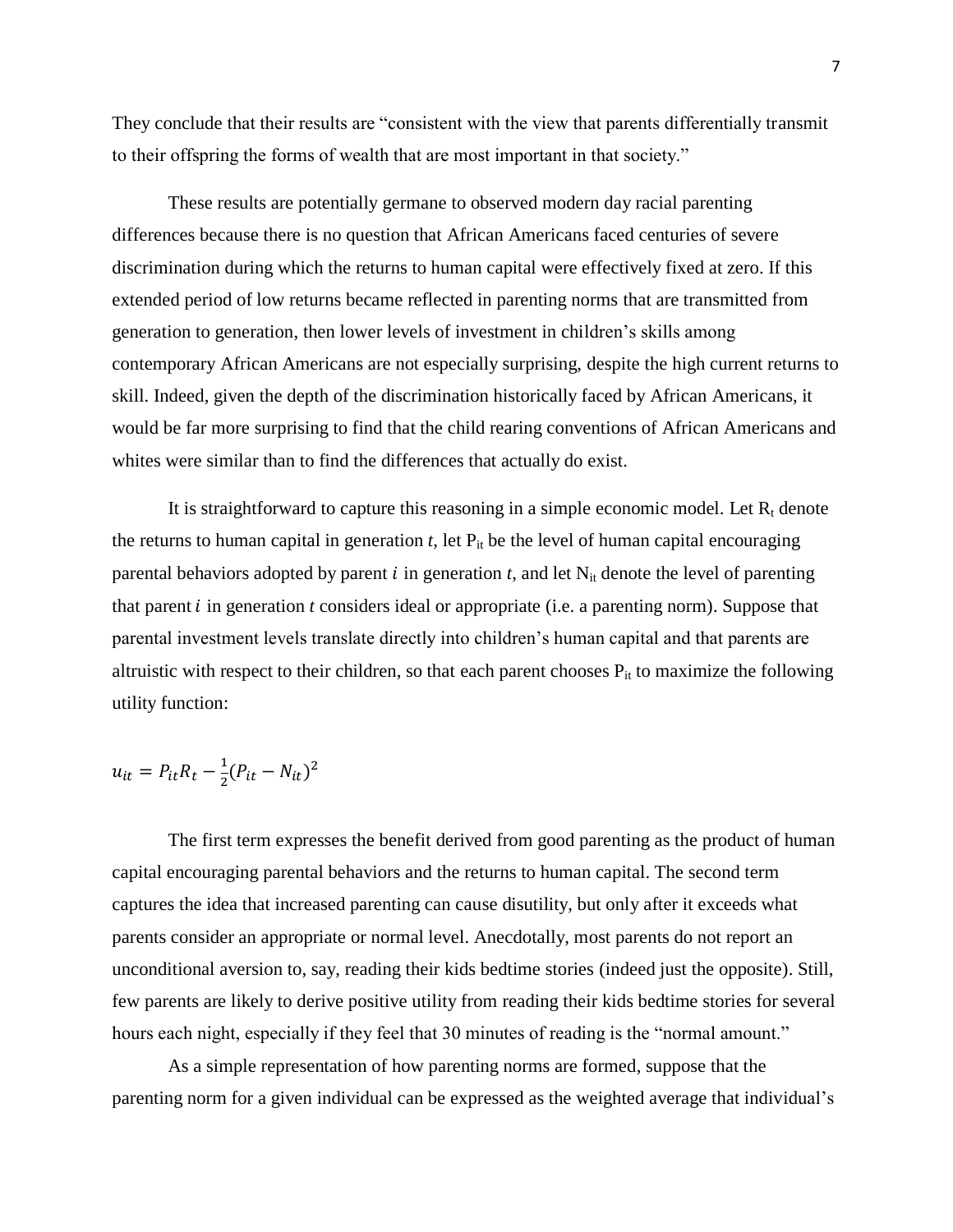own parents behaviors and an idiosyncratic individual shock that captures random formative experiences or parenting-relevant personality traits, so that

$$
N_{it} = \alpha P_{it-1} + (1 - \alpha) \varepsilon_{it}
$$

where  $0 \le \alpha \le 1$  and  $\varepsilon_{it}$  is a normally distributed disturbance with mean zero. Substituting this expression into the utility function and maximizing yields an optimal parenting level of

$$
P_{it}^* = R_t + \alpha P_{it-1} + (1 - \alpha)\varepsilon_{it}.
$$

 $\overline{a}$ 

Since the expected value of  $\varepsilon_{it}$  is zero, the average level of parenting in generation *t* is simply given by  $P_{it}^* = R_t + \alpha P_{t-1}$ . By repeatedly lagging this equation then substituting in the lags from t = 0 to t = T (and assuming an initial parenting level of  $P_0 = R_0$ ) we can express the current optimal parenting level as a function of current and past returns to human capital:

$$
P_T^* = R_T + \alpha R_{T-1} + \alpha^2 R_{T-2} + \alpha^3 R_{T-3} + \dots + \alpha^T R_0.
$$

Since  $0 \le \alpha \le 1$ , the level of returns to human capital in recent generations is more heavily weighted than the returns in distant generations, but incorporating parenting norms that are transmitted across generations causes the full history of returns to human capital to affect the current optimal parenting level. $9$  This solution generates two clear and empirically testable predictions about contemporary race specific parental behaviors.

The model's first prediction is that the extremely low returns to human capital historically experienced by African Americans will continue to effect parental investment decisions today, resulting in lower overall investment levels. The evidence presented in the

 $^9$  Notably absent from this model is a parental budget constraint. As will be noted in the data section below, the measure of parental investment used in this study (HOME score) has few significant monetary costs. Also, while it is true that there are substantial time costs associated with HOME score's components, studies of parental time use (e.g. Guryan, Hurst & Kearney 2008) consistently find that parents with higher wages and education levels actually spend more time on parenting activities, not less. This suggests that the opportunity cost of parental time is of minimal importance for parenting decisions.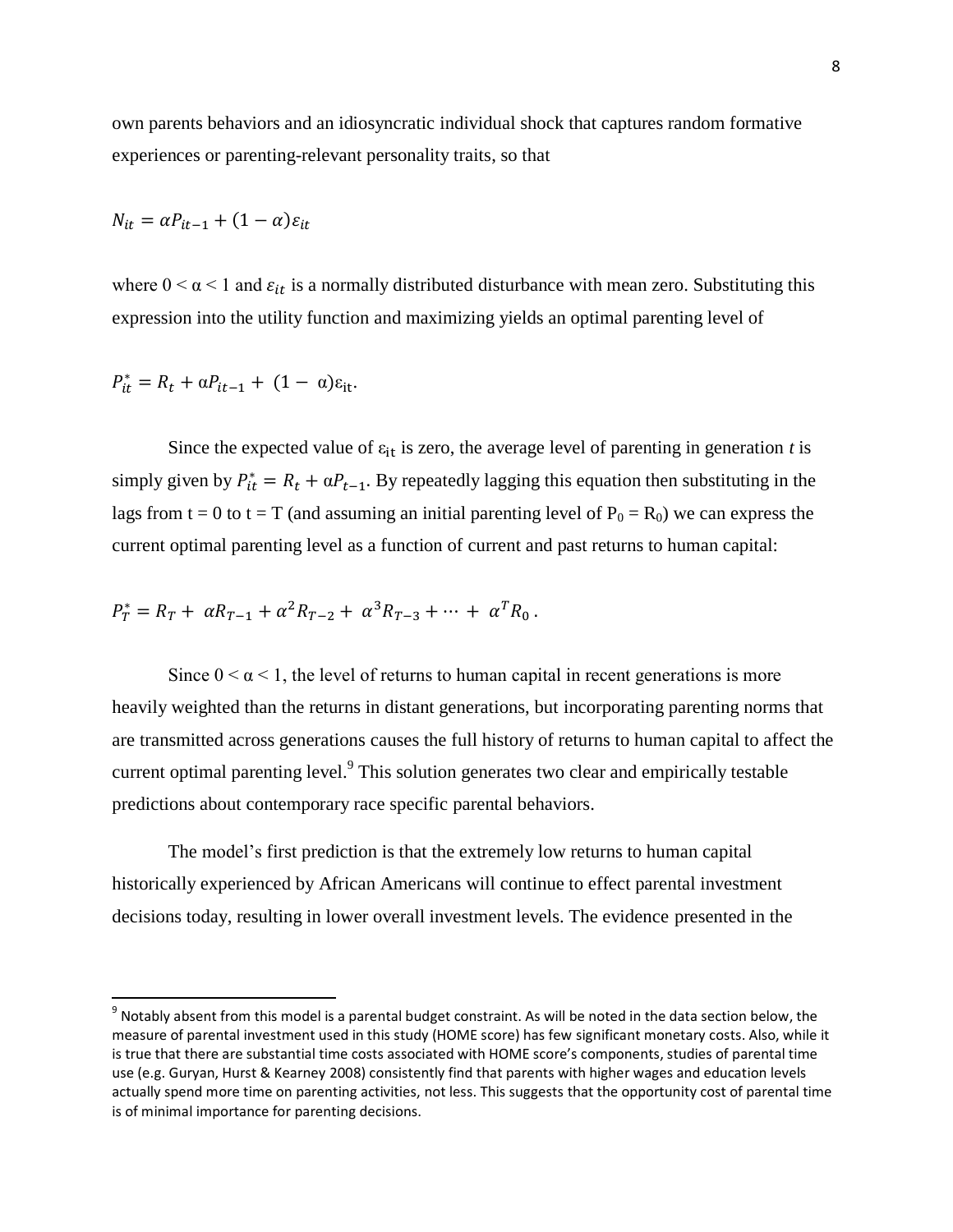opening of this paper, as well as a large interdisciplinary literature, unequivocally documents the existence of such differences.

The model's second basic implication has received far less empirical attention. While much of American history has been characterized by severe racial inequality, the intensity of that racial inequity has not been static across time or geographic location. In particular, the economic returns to human capital among African Americans in the South increased dramatically in the period following the Civil Rights Movement, which culminated with the passage of the 1964 Civil Rights Act. The proposed theoretical framework predicts that these changes in the severity of racial discrimination should result in observable increases in parental skill investment levels among Southern African Americans. Additionally, the model predicts that these increases will not be onetime events, but rather will occur steadily over time as the weights placed on previous generations that experienced low returns to skills fall, and the relative importance of more recent generations with high returns increases.

To test these predictions empirically, below I examine the parenting behaviors of African American mothers in the South who came of age over the course of the Civil Rights Movement and its aftermath. To control for race-specific and region-specific secular trends in parental behaviors, I compare Southern African Americans to quasi-control groups of non-Southern African Americans and Southern whites. To control for unobservable maternal characteristics that may affect parenting, I compare the parenting behaviors of mothers who are sisters. Using these strategies, I find considerable support for the prediction that increased returns to human capital gradually come to be reflected in parental investment decisions.

#### **2. Data**

My empirical approach requires an unusually rich data set. Not only must the data contain credible measures of parental investment levels, it also must cover individuals of different racial groups over the appropriate time period and in different regions of the country. To my knowledge, the only existing data set that meets these requirements is the linked motherchild files of the National Longitudinal Survey of Youth (NLSY) and the Children of the National Longitudinal Survey of Youth (CNLSY).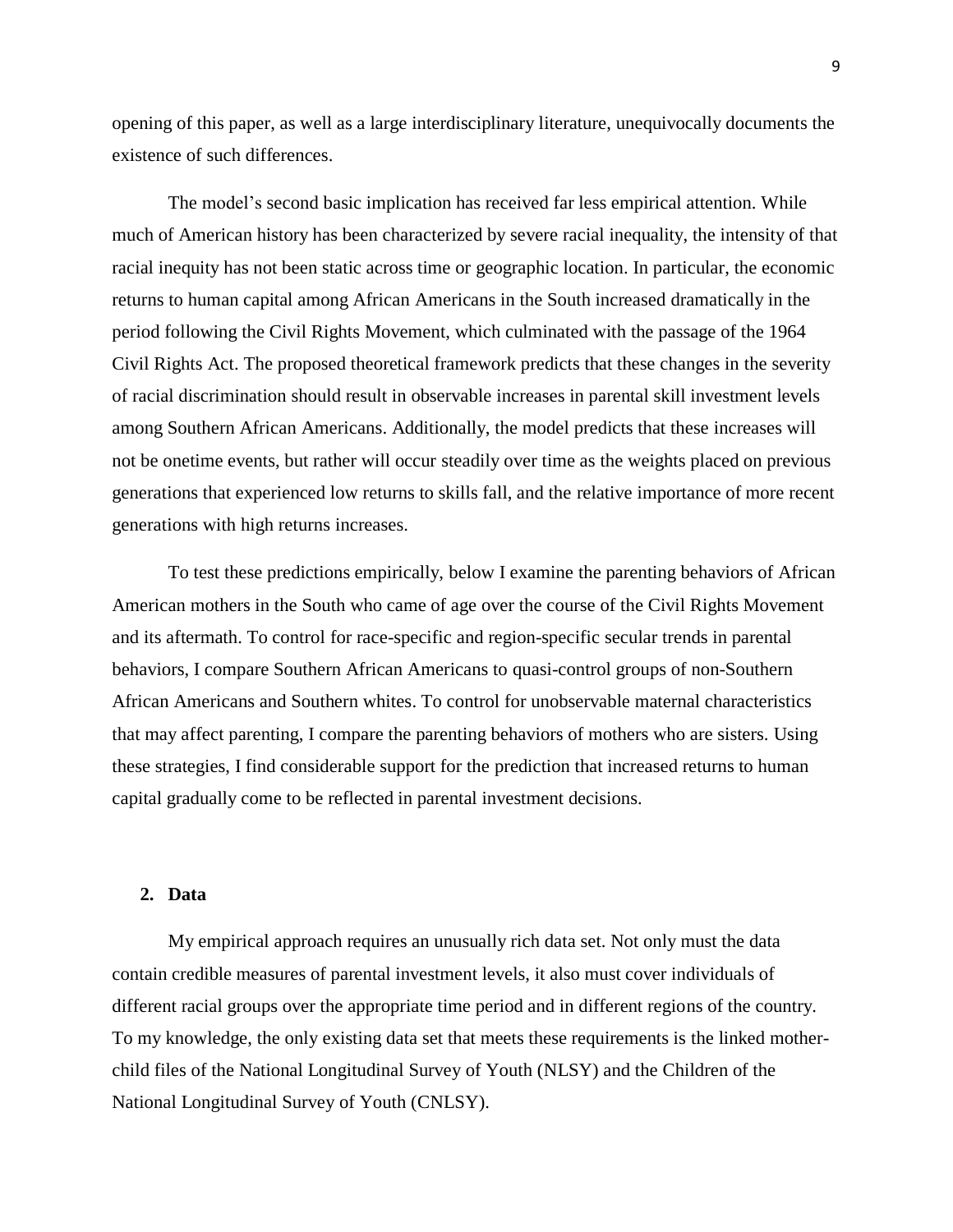The first NLSY began in 1979 with a sample of 12,686 individuals between the ages of 14 and 21. Original participants included a cross section designed to be nationally representative of non-institutionalized young people, as well as supplements that oversampled minorities, economically disadvantaged whites, and military personnel. While funding restrictions limited the number of participants from the military and economically disadvantaged white supplements who were interviewed in later waves of the survey, all members of the original representative cross section and the supplement oversampling minorities were eligible to be interviewed annually until 1994 and biennially thereafter, with the most recent wave available at the time of writing occurring in 2008.

Starting in 1986, a separate biannual survey of all biological children of female NLSY respondents began and has been conducted biennially thereafter, allowing for the creation of an unusually rich intergenerational data set. Of the 6,283 original female NLSY respondents, 4,929 gave birth to a total of 11,495 children who participated in the CNLSY. When appropriate sampling weights are applied, the children in the CNLSY are representative of all children born to women who were aged 14 to 21 in 1979. Following the approach of Blau (1999) and the recommendation of the Center for Human Resource Research (1994) I do not use sampling weights in my analysis, but the results reported below are similar those when sampling weights are applied. After dropping observations missing important data elements, the working sample used in this study includes 5,068 children, although my specific models split this sample by race and region.

One of the most unique characteristics of the linked data is that it contains explicit information on parental behaviors. The primary measure of parenting I utilize is the cognitive stimulation sub-score from the Home Observation for Measurement of the Environment (HOME) Inventory (Caldwell  $\&$  Bradley 1984). As noted above, the HOME score is a widely used measure of environmental stimulation, and is constructed using a combination of interviewer observations and maternal reports. The exact contents of the HOME inventory score depend on the age of the child, but prototypical components include indicators for the presence of children's books and other reading materials in the home, whether the mother reports helping the child learn numbers, the alphabet, shapes and colors, the frequency with which the mother speaks to the child, how often the child visits museums and goes on other educational outings,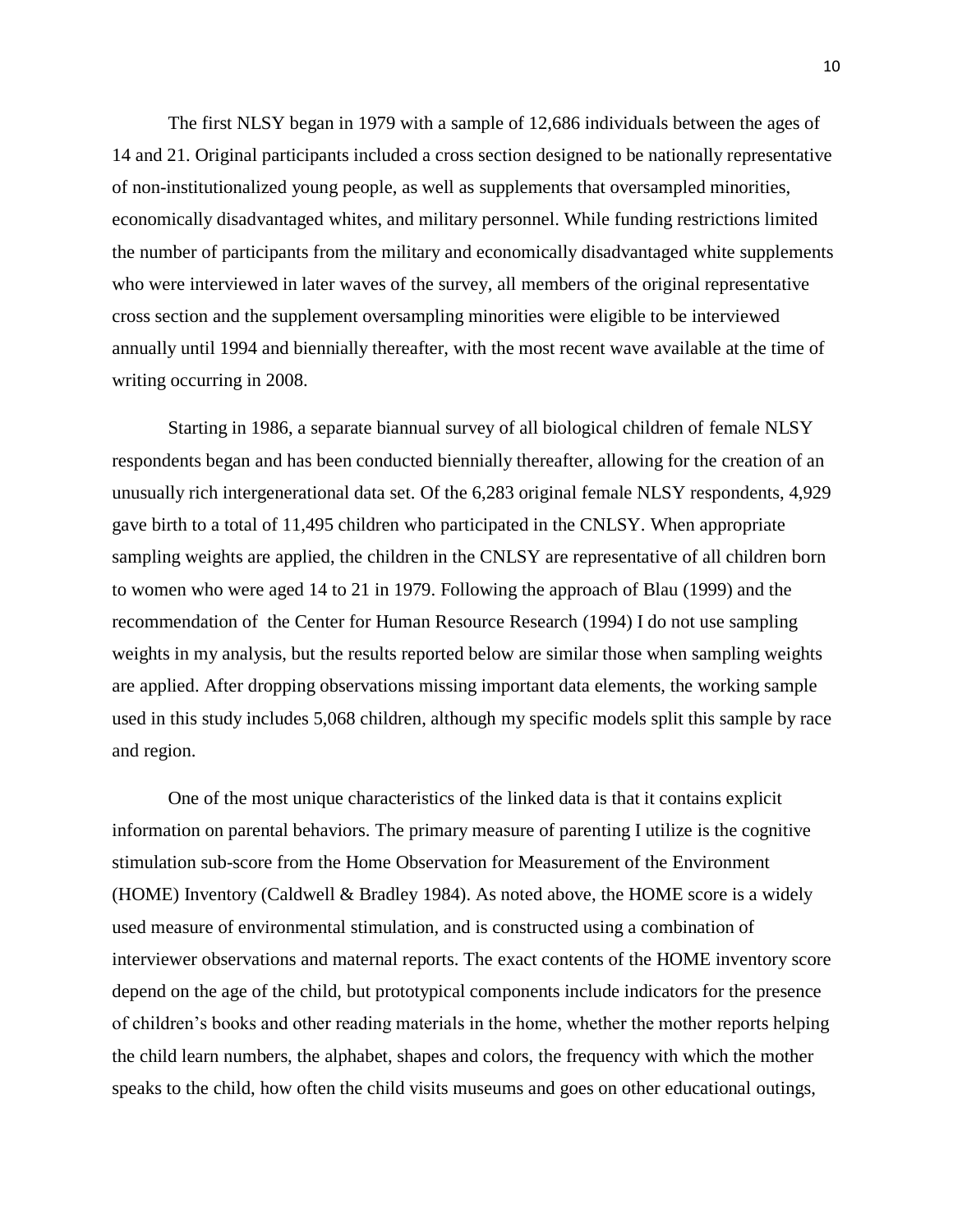and whether the home and child's play space are reasonably clean and well lit. Importantly, most of the items comprising the HOME score are reasonably direct consequences of decisions made by parents, and few are associated with prohibitive monetary costs.

Although the CNLSY collects HOME scores through adolescence, I limit my analysis to observations occurring from birth through age 5. The reasons for this restriction are twofold. First, there are large literatures in economics and elsewhere demonstrating that experiences in early childhood have a disproportionately large effect on adult outcomes (Heckman 2007; Almond & Currie, 2010). Second, parental behaviors observed through age 5 are less likely to be influenced by child and school characteristics. An important concern is that children with certain predetermined traits may be able to directly influence the parenting they are subject to, for example by requesting more children's books or asking their parents to read to them. Also, after children enter the formal educational system, a large number of school and teacher characteristics could potentially have direct or indirect influences on children's home environments. My hope is that restricting the analysis to children ages 5 and under will mitigate these problems and help to ensure that HOME scores accurately measure independent parental decision making.

HOME scores were collected during each survey wave, so that most children in the CNLSY have multiple recorded scores. To create a single measure of early childhood environment for each child over the relevant age range, all recorded HOME scores were standardized within child age groups to have a mean of zero and a standard deviation of one, then these standardized scores were averaged over all valid observations for each child occurring from birth through age  $5^{10}$ . Two different versions of the HOME inventory are used for children in this age range, one designed for children ages 0-2 (HOME A), and the other for children ages 3-5 (HOME B). Because the CNLSY did not begin until 1986, any CNLSY participants who were born before 1983 (and were therefore over age 2 in 1986) were never eligible for the HOME A assessment. To ensure that the child age ranges included in my measure of home

 $\overline{a}$ 

 $10$  Note that scores are standardized within age groups as opposed to within birth cohorts. This standardization approach allows me to observe how age adjusted parenting practices have evolved over time.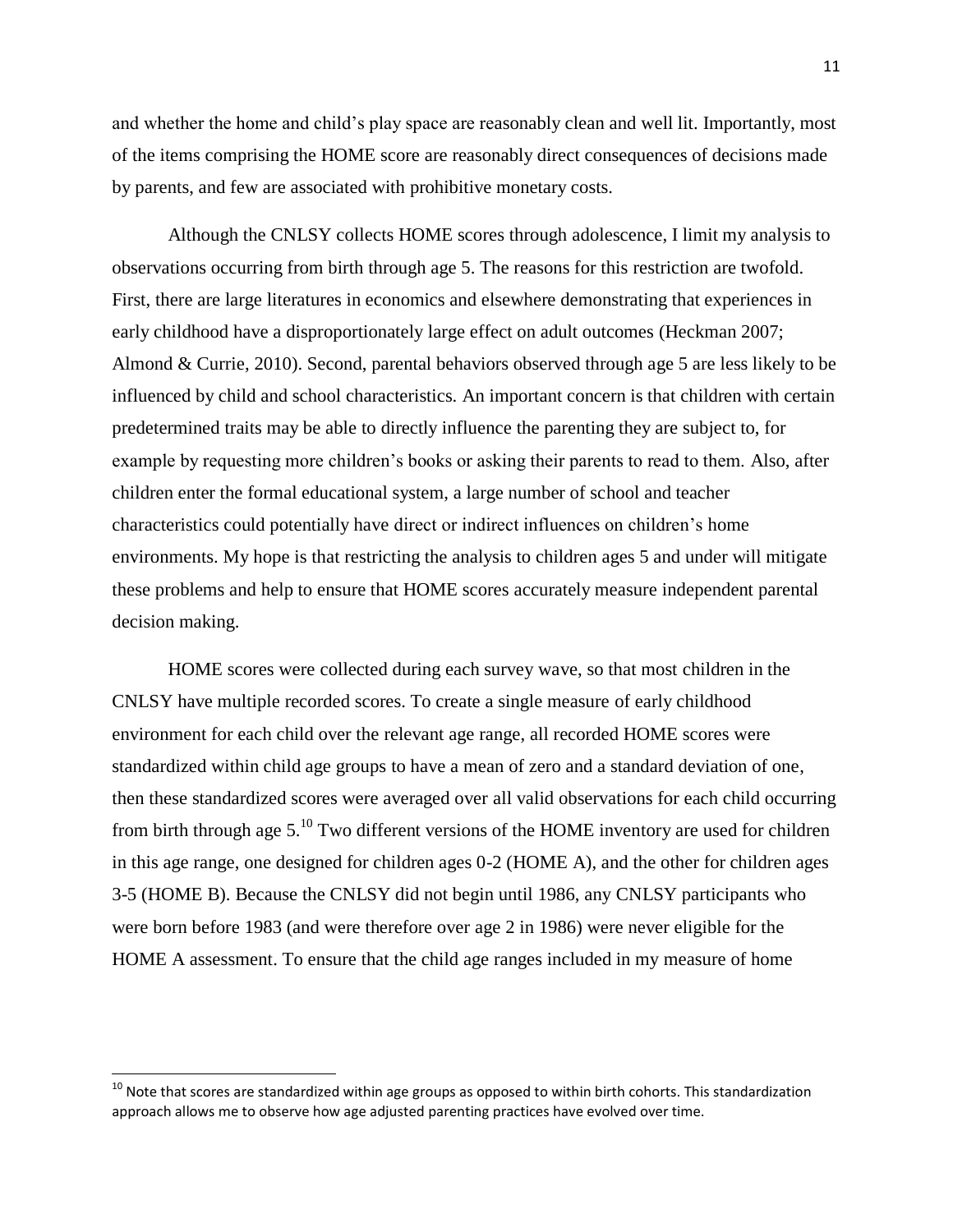environment are consistent across observations, I therefore include in my sample only children born after  $1983$ .<sup>11</sup>

To construct measures of maternal education and household income, I take the same approach as with HOME score and average all valid observations of these variables occurring before each child's  $6<sup>th</sup>$  birthday. Income data was inflated to 2008 dollars using the CPI-U-RS and is expressed in thousand dollar increments. The other variables used in the analysis are either self explanatory or are described below as needed.

A final important feature of the data is that in cases where multiple individuals within the NLSY's target age range lived in the same household in 1979, all such individuals were asked to participate in the study. This led to a large numbers of sister-groups being included in the original NLSY cohorts. Many of these sister groups went on to have children who participated in the CNLSY, and this allows me to compare the parenting behaviors of mothers who are sisters, thereby holding constant unobserved household fixed factors that likely influenced subsequent parenting behaviors.

#### **3. Results**

l

#### *3.1 The Civil Rights Movement and Changes in the Returns to Human Capital*

Before studying whether changes in the returns to human capital associated with the Civil Rights Movement affected parental behaviors, it is important to establish the existence and scale of those changes. Figure 1 reproduces diagrams from Donohue & Heckman (1991) showing the time series of the black-white wage ratio by region. The figures' most important feature is that while wage ratios in the Northeast and Midwest were largely stagnant throughout the 1960's and 1970's, Southern African Americans experienced large improvements in their relative wages over the same period.

An important distinction for present purposes is whether these improvements in economic status were due to increases in the level of human capital characteristics among

 $11$  An alternative is to include all children born after 1980 and compare them only in terms of their observed HOME B values. While this alternative increases the number of eligible children in the sample by approximately 20%, the inclusion of environmental conditions at very young ages was deemed a priority.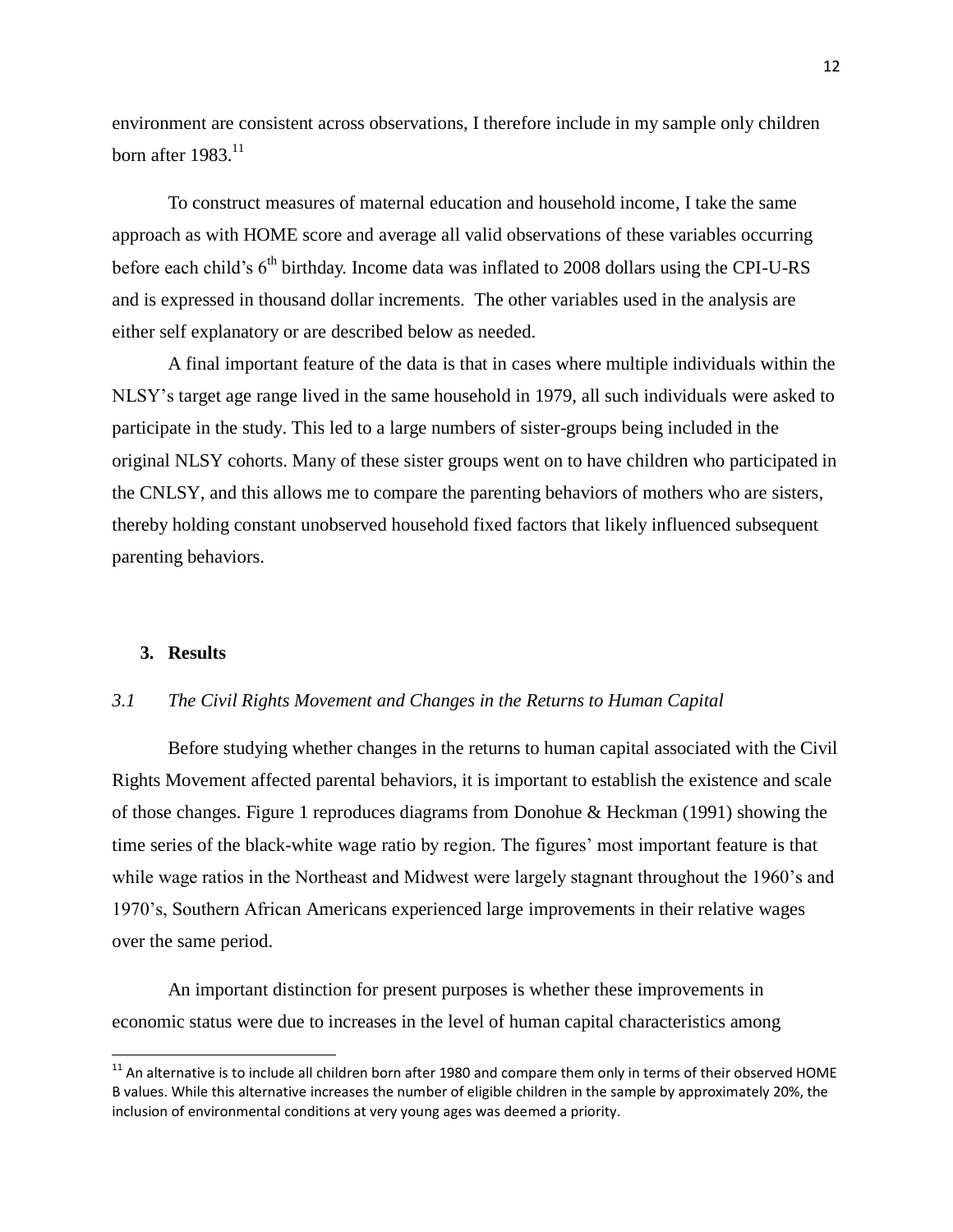Southern African Americans, or to increase in the returns to those characteristics. While the changes in Figure 1 did occur in a period when the educational opportunities of Southern African Americans were sharply improving, the best available evidence suggests that relative wage gains were mostly the result of increasing returns to skill for African Americans, as opposed to simply improved average skills. For example Smith & Welch (1989) demonstrate that the coefficient on an education variable in a standard earnings equation increased much more for African Americans than for whites between the 1940s and 1980s. Similarly, Darity, Dietrich & Guilkey (2001) perform a modified Blinder-Oaxaca decomposition on the determinants of occupational prestige, and find that the percent reduction in occupational prestige experienced by African American men due to differential returns to characteristics falls from 17.8% in 1960 to 13.3% in 1970 to 8.7% in 1980, while reductions attributable to changes in characteristics themselves were far more modest. After a thorough assessment of the available evidence, Donohue & Heckman (1991) report that "black economic progress has come more from changes in the *rewards* to black education than increases in the relative quantity of education" (italics original) and that "over time labor markets priced black skills more favorably."<sup>12</sup>

The cohorts of women who participated in the NLSY grew up during this period of unprecedented increases in the returns to human capital and general socioeconomic mobility for African Americans. Born between 1957 and 1964, the NLSY cohorts entered school between 1962 and 1969, just as full enforcement of the 1954 Brown v. Board desegregation ruling was being implemented, and in the immediate aftermath of the landmark 1964 Civil Rights Act. Not only did Southern African American NLSY participants belong to the first generations to experience far-reaching increases in the returns to skill, but there was very likely to have been sizeable variation even between birth year cohorts in the NLSY sample in terms of basic day to day economic and social realities.

 $\overline{a}$ 

 $12$  A related question which has received considerable attention is whether the increased returns to education for African Americans reflect improved educational quality as opposed to reduced labor market discrimination. The bulk of the evidence indicates that better schools drive only a modest portion of the improvement in relative earnings. For example, (Card & Krueger, 1992) estimate that higher quality schools for Southern African Americans account for 15-20% of the black-white wage convergence that occurred between 1960 and 1980, while Donohue & Heckman (1991)note that there was substantial wage convergence in this period even among African American workers who had completed their educations before school improvements occurred. In any case, to the extent that home and school inputs are complimentary in the process of skill formation, improved school quality may induce higher parental investment at home even if the return to quality adjusted education was constant.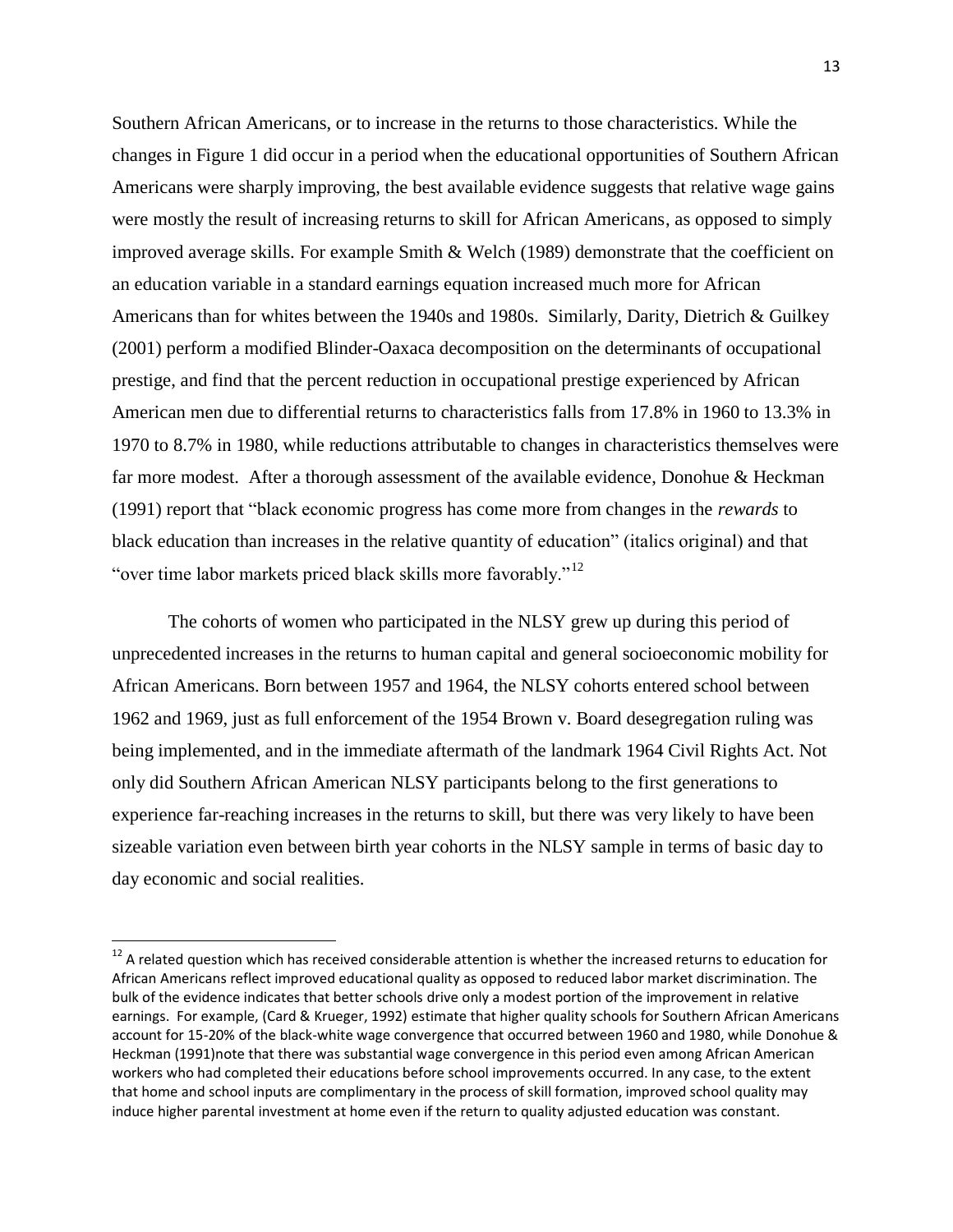As a result, the level of exposure to the "treatment" of high returns to human capital was greater for Southern African American NLSY participants belonging to later birth year cohorts than for those belonging to earlier birth year cohorts. If parental behaviors are in fact influenced by beliefs about the rate of return to human capital, then all else equal we would expect these later cohorts to exhibit higher levels of parental investment. Conversely, changes in the rate of return to human capital among Southern whites and non-Southern African Americans were far smaller over this time period, and we would therefore expect a correspondingly lower cohort effect in these populations.

#### *3.2 Cross-Sectional Estimates*

 $\overline{a}$ 

Figure 2 illustrates the unconditional trends in cognitive HOME score levels by nonparametrically regressing HOME score onto maternal year of birth for Southern African Americans, Southern whites, and non-Southern African Americans.<sup>13</sup> The figure shows substantial convergence. Children of Southern African American mothers who were born in 1957 lived in home environments that were on average approximately .5 standard deviations less cognitively stimulating than those of non-Southern African Americans, and nearly a full standard deviation below those of Southern whites. As a result of both steady improvements among Southern African Americans and stagnant or declining HOME scores among the other groups, the children born to Southern African American mothers from the 1964 birth cohort actually lived in more cognitively stimulating home environments than their non-Southern African American counterparts, and the gap between them and Southern whites narrowed considerably to approximately .4 standard deviations.<sup>14</sup>

While these unconditional trends are suggestive, the period under study was one of profound social and economic transition. In addition to the large increases in Southern African

 $^{13}$  A mother is considered to be Southern if she reported having lived in the South at age 14. Defining Southern by region of birth does not substantively change the results.

 $14$  The overall downward trends among non-Southern African Americans and Southern whites in Figure 2 are somewhat puzzling, and I cannot offer any simple explanation. As will be shown presently, conditioning on background variables causes the cohort effects for these groups to be approximately flat as opposed to downward sloping. For current purposes, the important point is simply that increases in HOME scores among later Southern African American birth cohorts are not merely the result of secular region or race specific increases in parental investment levels.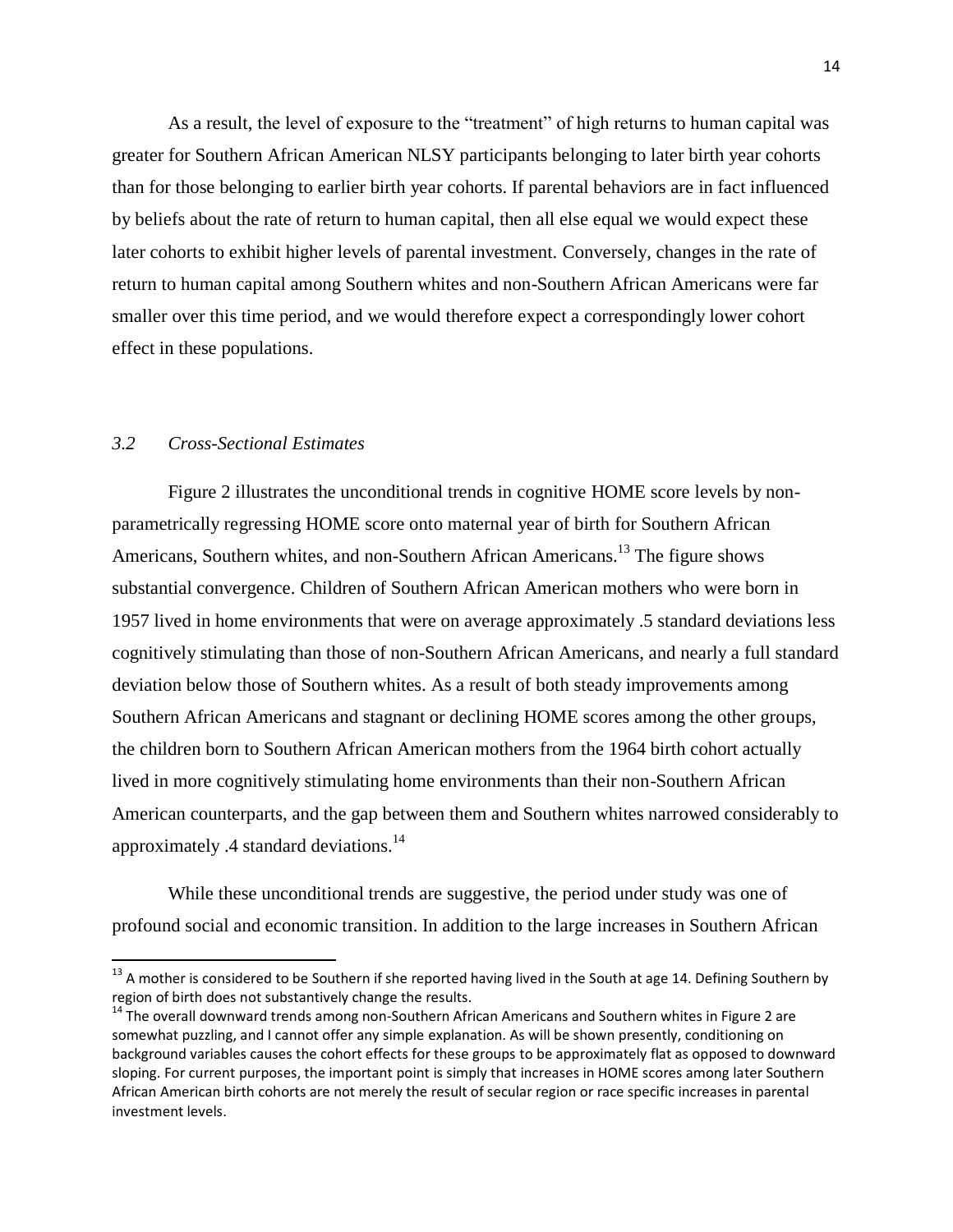American education noted above, there were important secular changes in the basic nature of the Southern economy (Wright, 1986), the overall structure of the national economy (Feldstein, 1980), and the economic and social institutions of African Americans in industrial Northern cities (Wilson, 1987). In short, numerous concurrent phenomena could spuriously produce the trends in HOME score from Figure 1, and additional controls are clearly necessary.

Table 3 reports models that estimate the relationship between maternal birth year and HOME score while controlling for a rich set of covariates. These include the mother's education, the mother's score on the Armed Forces Qualification Test  $(AFOT)$ , <sup>15</sup> household income, the mother's age at the time of birth, child birth weight, child birth order, and child gender. Columns one through three show the results for Southern African Americans, Southern whites and non-Southern African Americans, respectively. The differences between these groups are quite striking. Among the children of Southern African American mothers, a one year increase in maternal birth year is associated with a .0732 standard deviation increase in HOME score, holding constant all of the factors listed above, and this improvement is highly statistically significant. In contrast, the relationship between maternal birth year and HOME score is entirely absent among Southern whites and non-Southern African Americans, for whom the coefficients on birth year are not practically or statistically different from zero.

#### *3.3 Fixed-Effect Estimates*

 $\overline{a}$ 

The models reported in Table 3 control for the most obvious factors that could be correlated with both birth cohort and parental investment levels as measured by HOME score. For instance, if the relative improvements in HOME score were simply due to disproportionate increases in the educational attainment or incomes of Southern African Americans in the period under study, both of which were indeed occurring, then conditioning on these variables should eliminate any distinct cohort effects in the regression models. Other factors that are difficult to observe but potentially important to the result, for example relative changes in school quality, are

<sup>&</sup>lt;sup>15</sup> AFQT is a widely used measure of general cognitive performance that was taken by most NLSY respondents in 1980. Since NLSY respondents were different ages at the time of testing, I adjusted their raw scores by regressing them onto comprehensive sets of year and month of birth indicators and using the residuals of this regression as my AFQT measure. Scores are measured in standard units (i.e. z-scores).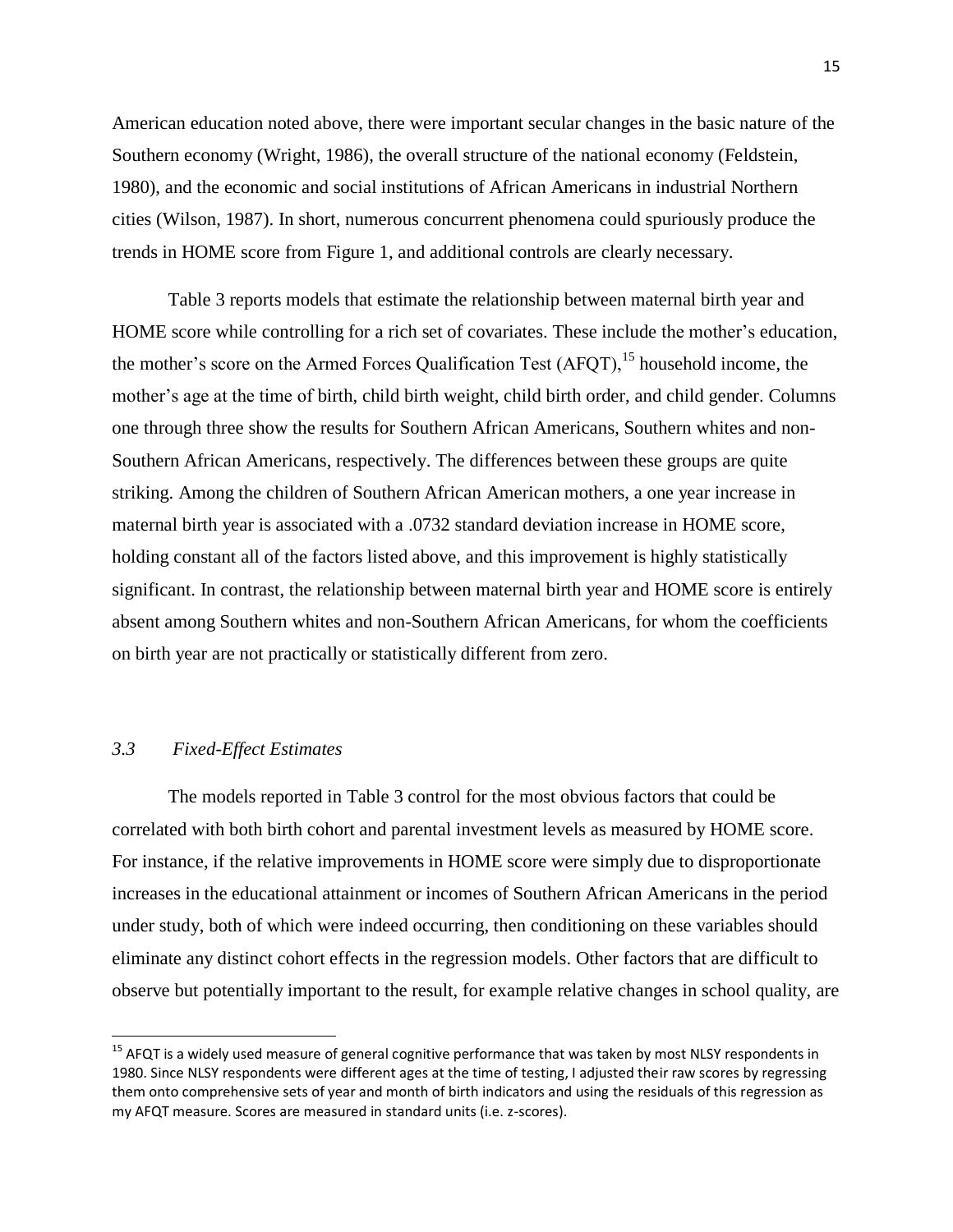partially accounted for by the inclusion of AFQT score. The fact that such large differences in cohort effects remain even after adding these controls is strong evidence that changes in the returns to human capital associated with the Civil Rights Movement impacted the parental investment decisions of Southern African Americans above and beyond any general increases in socioeconomic status.

However, the set of controls thus far employed are not fully comprehensive, and there still remains some concern that omitted variables associated with both birth cohort and HOME score are driving the results. Given the theoretical emphasis I have placed on intergenerationally transmitted parenting norms, the lack of controls for the type of parenting that mothers in the NLSY were themselves subject to as children is particularly concerning. The fact that the original NLSY participants included a large number of sister groups, who were youths living in the same household as of 1979, allows me to estimate models that compare the parental behaviors of sisters who have now become mothers. I will refer to these models as grandparent fixed effect models, since the children whose home environments are being compared share a common set of grandparents.

In addition to the explicit controls from previous models, the grandparent fixed effect models hold constant all factors that are specific to each sister group's childhood home, many of which could impact subsequent parenting. Such factors might include general socioeconomic status indicators such as parental occupation, household income or parental education, geographic variables such as state of origin and urban versus rural residence, and perhaps most importantly all common parenting practices that each sister group was subject to in childhood, as well as any corresponding formation of parenting norms.

Using the restricted sample of children with mothers that had at least one sister in the original NLSY sample who also had children, the final three columns of Table 3 report estimates from the grandparent fixed effects models.<sup>16</sup> The results are very similar to those from the cross sectional models, lending further support to the hypothesis that changes in the returns to human capital substantially affected the parental investment decisions of Southern African Americans.

 $\overline{a}$ 

 $^{16}$  One possible concern is that selection into this restricted sample is non-random, so that the results may be effected simply by to the nature of the subsample used to estimate the fixed effects models. When the OLS models from Table 3 are re-estimated using the same sample as the fixed effect models, the results are very similar, suggesting that non-random selection into the fixed effects sample is not a major concern.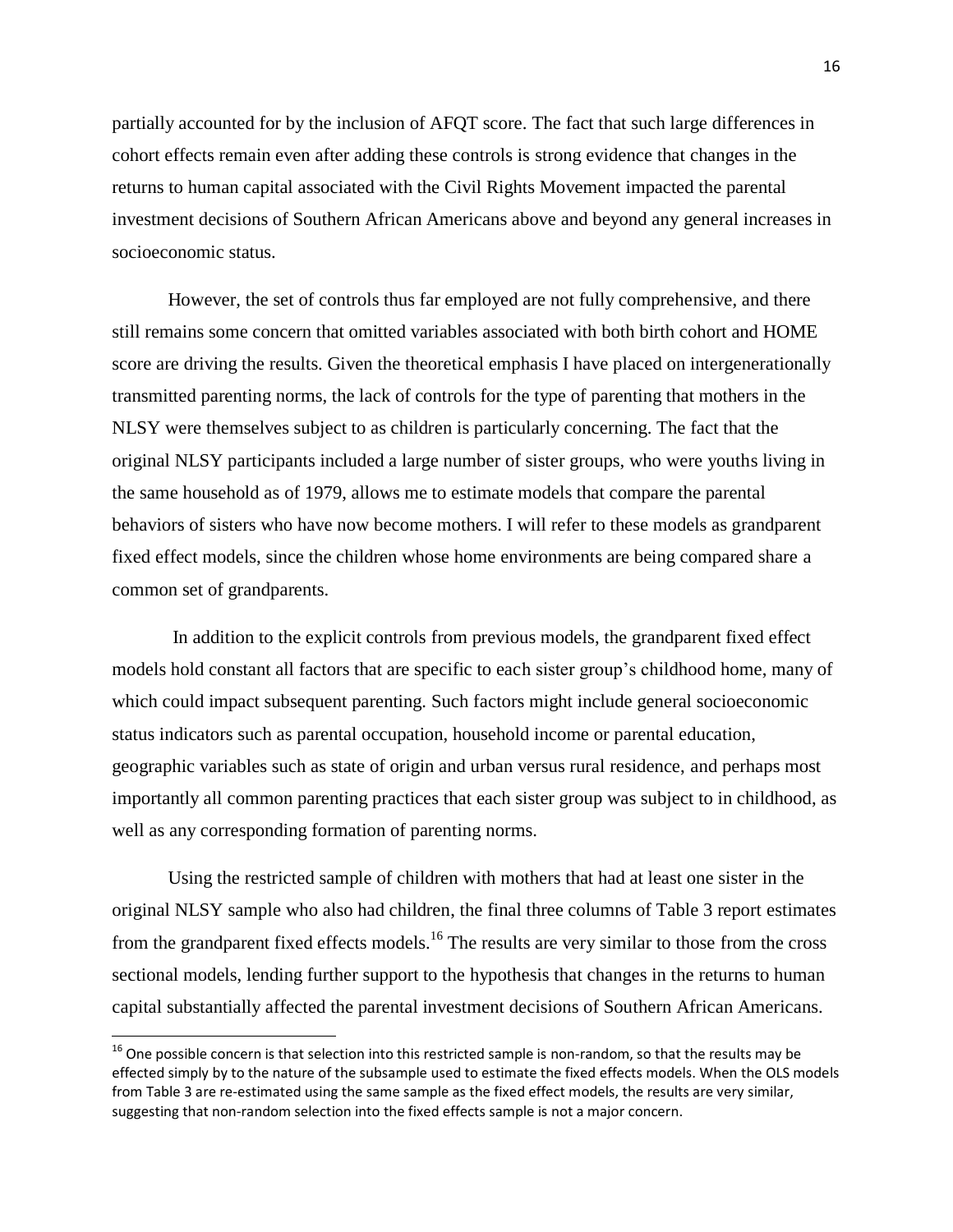Table 3 reports that each yearly maternal birth cohort is associated with a .0648 standard deviation increase in HOME score among Southern African Americans, and that this effect is statistically significant. For the quasi-control groups of Southern whites and non-Southern African Americans, the cohort effects are again much smaller and fail to achieve statistical significance.

#### *3.4 Heterogeneity Within the Southern African American Sample*

While virtually all Southern African Americans experienced large relative increases in the returns to human capital during the period under study, these increases were not uniformly distributed. In particular, numerous factors combined to make the gains in economic status greatest among the lowest and highest skilled African Americans, but more moderate among semi-skilled African Americans. For example Butler & Heckman (1977) emphasize the importance of Southern African Americans moving from very low-skill professions into relatively higher paying production jobs during the 1960's, and Smith & Welch (1989) examine relative wage gains by educational group and report a "U-shaped" distribution between 1940 and 1980 with "the least and best educated blacks receiving the largest benefits."

This heterogeneity presents an additional opportunity to test for a relationship between increases in the returns to skill among African Americans and changes in parental behaviors. Specifically, NLSY participants who were the children of low and high skill workers would on average have been more exposed to increasing returns to skill than the children of semi-skilled workers. When NLSY respondents from these different backgrounds become parents themselves, we would expect the trends in their parenting behaviors to differ as a result of different perceptions regarding the returns to skill. The NLSY contains two reasonably direct measures of the skill level of each participant's father: their years of education and their occupational category when the respondent was  $14.^{17}$ 

I used each of these variables to divide the Southern African American sample of mothers into three groups, corresponding to those who were raised in households with low-skilled, semi-

l

 $^{17}$  These variables are also available for each respondent's mother, but contain far more missing values.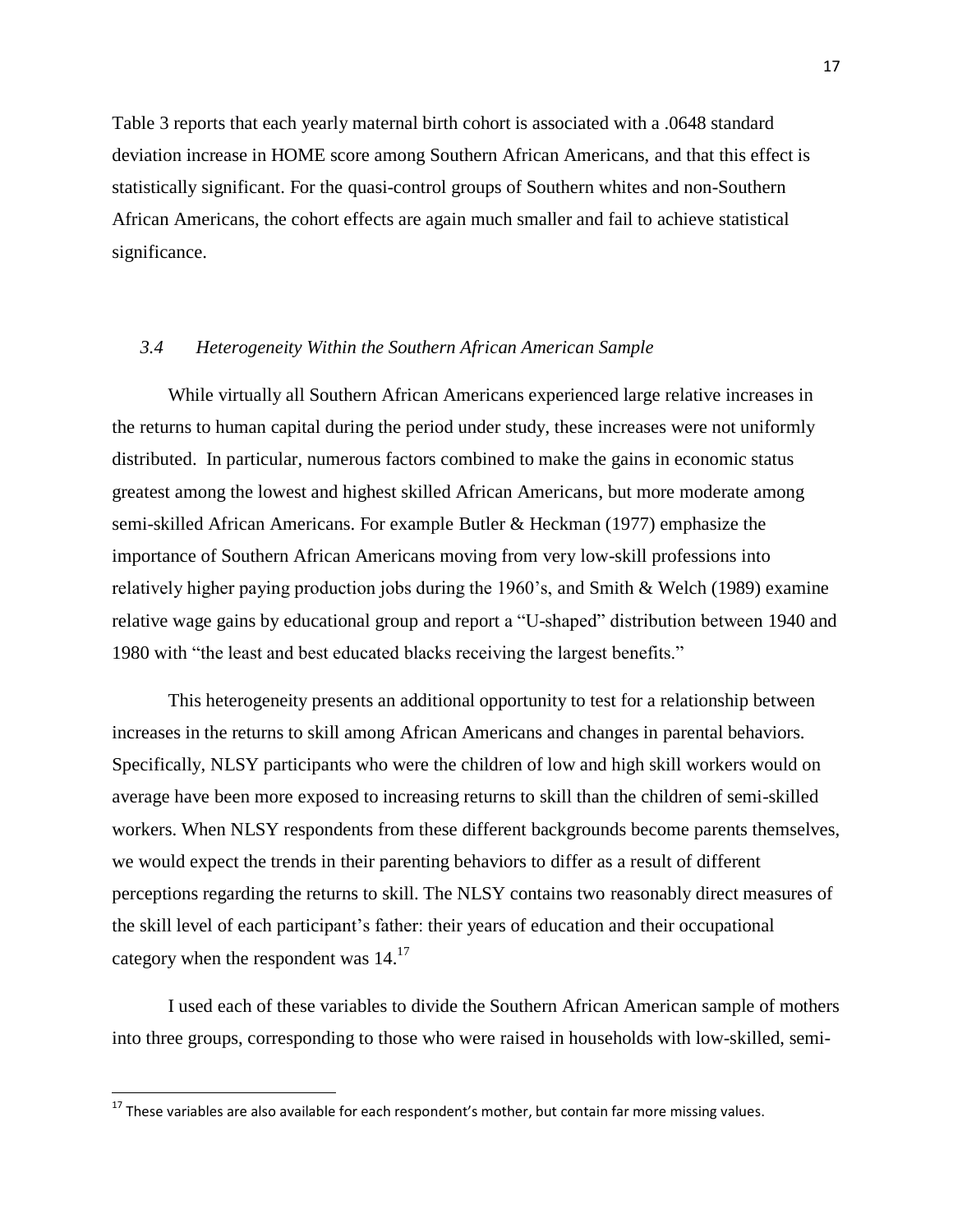skilled and high-skilled fathers, then ran cross-sectional regressions like those in Table 3 for the three groups separately.<sup>18</sup> The results are reported in Table 4, and are again consistent with the proposition that parenting behaviors are affected by changes in the returns to human capital. The first three columns display the results when skill group is defined by father's educational attainment. For mothers from households with low education fathers, the association between year of birth and parental investment levels is .063 standard deviations. This relationship is modestly lower (.057 standard deviations) for mothers from households with semi-educated fathers, and then much higher (.13 standard deviations) for mothers from households with highly educated fathers. That is, the relationship between changes in parenting behaviors and father's skill level is moderately U-shaped, which is similar to the relationship between changes in the returns to human capital and skill level.

The next three columns of Table 4 show that this U-shaped relationship is considerably more pronounced when father's skill level is defined in terms of occupational category. For mothers from households with fathers who worked in low-skill occupations, the association between birth year and parental investment level is .171 standard deviations. This relationship falls dramatically to .026 standard deviations for mothers from households with fathers in semiskilled occupations, then increases to .117 standard deviations for mothers from households with fathers in high-skilled occupations. Again, the shape of this relationship generally corresponds to changes in the returns to human capital among Southern African Americans of different skill levels.

#### **4. Discussion and Conclusion**

 $\overline{a}$ 

In some regards, the results presented above give cause for optimism, as they suggest that while adjustment may not be immediate, parenting behaviors do display a reasonably high degree of plasticity and are responsive to broad shifts in incentives. This malleability allows for

<sup>&</sup>lt;sup>18</sup> For father's educational attainment, the three groups correspond to 8 or fewer years of schooling completed, 9 to 11 years of schooling completed, and 12 or more years of schooling completed. For occupational categories, the low-skilled group contains fathers who were service workers or farm workers, the semi-skilled group contains fathers who were laborers or operatives, and the high-skilled group contains fathers who were craftsmen, managers or professionals, where all definitions refer to the three digit occupational categories of the 1970 census.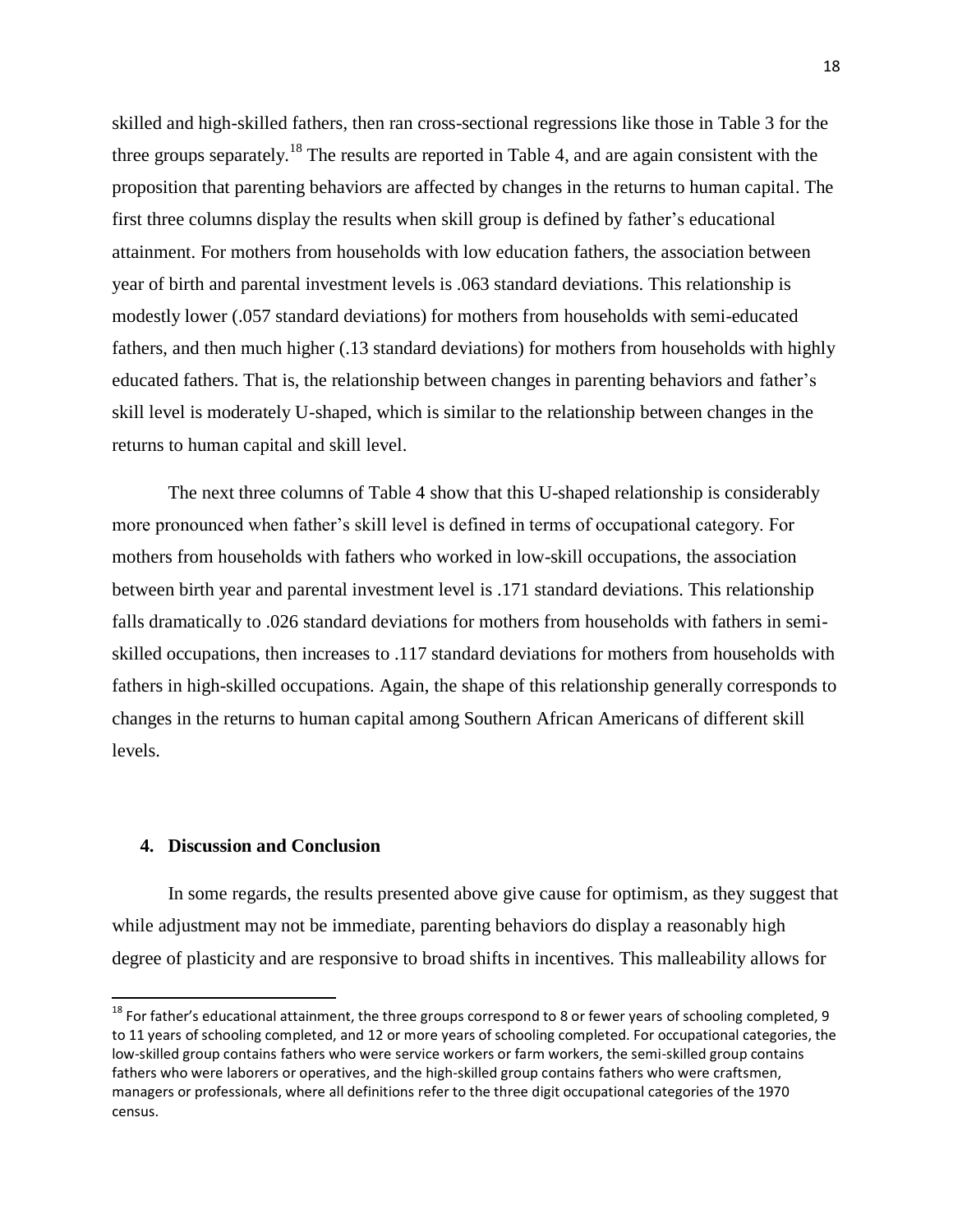the possibility that increases in economic well being can be self-sustaining, as the higher returns to human capital experienced by one generation translate into increased parental investment in the skills of the next generation. A recent study by Fryer & Levitt (2004) is one of the first to find non-trivial convergence in the test scores of young African American and white children, and the authors report that "real gains by blacks in recent cohorts appear to be an important part of the [difference] between our results and past research." If these gains prove to be authentic, they are consistent with the presence of gradual parenting adjustments made in response to higher returns to human capital, like those found above.

At the same time, the descriptive statistics presented in Table 1 and in Figure 2 are a reminder that absolute racial differences in parenting behaviors remain large, irrespective of recent convergence or strong partial relationships. The theoretical and empirical arguments of this paper hold that these absolute differences are a legacy from the extended period of severe discrimination experienced by African Americans. While the large reductions in discrimination resulting from the Civil Rights Movement and the associated legislative and judicial actions have had discernable and non-trivial effects on parental behaviors, the legacy of earlier historical eras appear to be sufficiently great that large differences remain.

The results of this study have potential implications for several important policy areas. First, past research on the effectiveness of affirmative action has focused almost exclusively on potential benefits for current minority workers or on the policy's overall economic impacts (see Holzer & Neumark, 2000 for a review). But if the return to skill experienced by a minority group impacts the level of skill investment that parents make in the next generation, as the results above suggest, then affirmative action policies could potentially benefit the next generation of minority workers as well current workers. Of course, increases in the rate of return to skill for African Americans due to affirmative action policies are small compared to those studied here, and further research is clearly needed before any firm conclusions can be drawn.

A parallel argument can be made with respect to early childhood intervention programs. The results above are consistent with a model of parental investment determination where social norms that are influenced by an individual's own parents affect subsequent parenting behaviors. This implies that interventions which directly influence the parenting a child is subject to could benefit not only the child in question, but eventually their own children as well. Interventions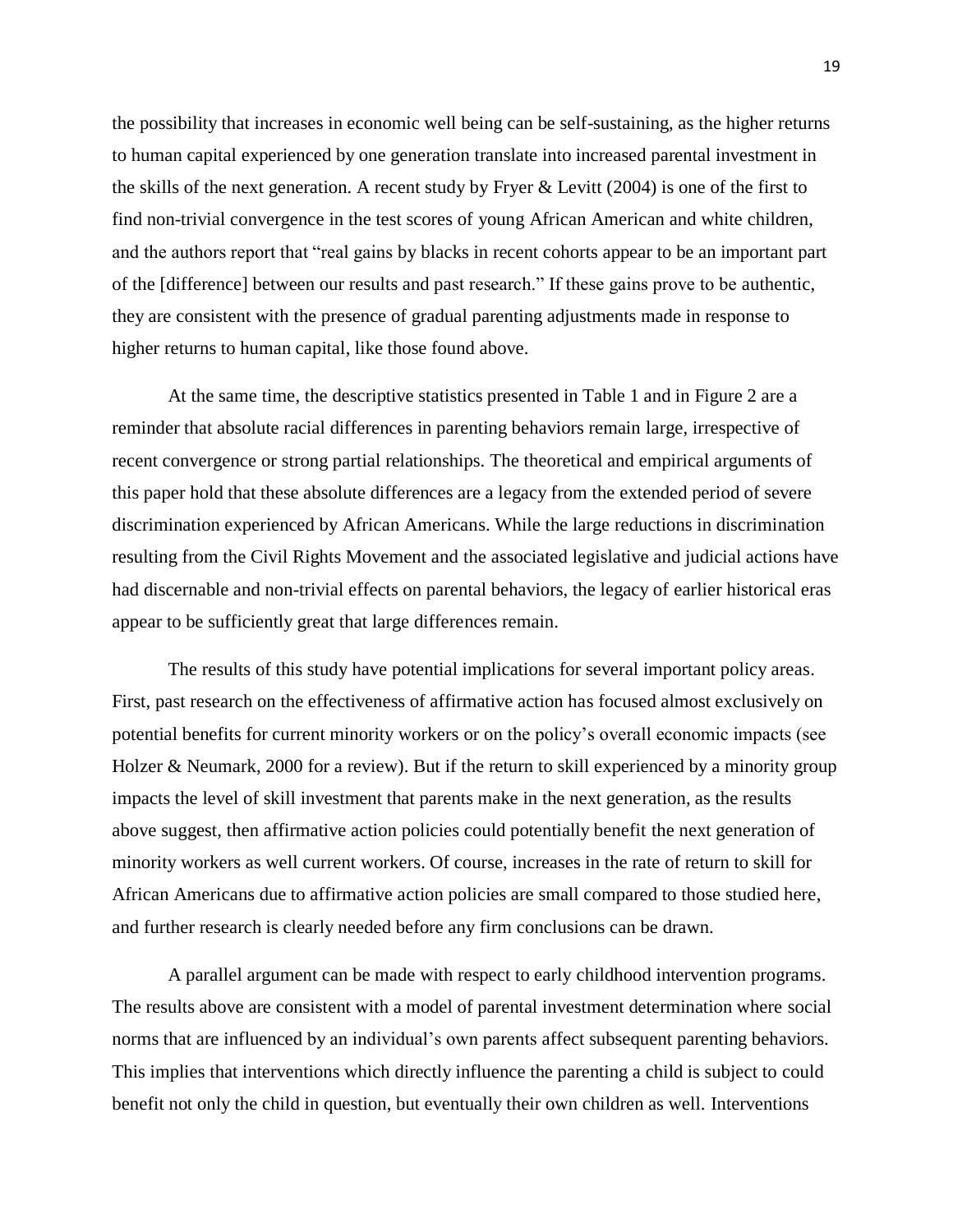that include home visits designed to help the parents of disadvantaged children improve their parental behaviors have had some success (McIntosh, Barlow, Davis, & Stewart-Brown, 2009; Olds, 2006) while a number of intensive out of home interventions such as all day preschool have been highly effective for participating children (Currie, 2001). But again, research has focused on the original participants in these programs, and little is known about how they may affect subsequent generations. If the interventions in question affect not only a child's personal development but also their conception of what normal parenting consists of, then focusing only on a child's own outcomes may substantially understate the benefits of the intervention program.

This study began by documenting that large racial differences in the home environments of young children both exist and have important implications for children's cognitive development. It was hypothesized that these differences reflect the disparate levels of returns to skill historically experienced by different racial groups. Using the dramatic increase in the returns to skill experienced by African Americans in the South following the Civil Rights Movement, I documented that there is indeed a strong relationship between race specific returns to human capital and parental behaviors. This relationship remains after controlling for an unusually extensive set of possible confounders, is present in models comparing the behaviors of mothers who are sisters, and exists across different subpopulations of Southern African Americans as well.

Roland Fryer (2010) concludes his recent review of racial inequality in the United States by writing that "closing the achievement gap is the most important civil rights battle of the twenty-first century." The existing evidence makes it clear that this battle cannot be won without major improvements in the home environments of young minority children, and understanding what determines those environments is therefore of great importance. The present study has attempted to show that the rate of return to human capital is one major determinant of this essential outcome. However, it is unlikely to be the only important factor, and more research is surely needed on both the determination of parenting behaviors in general and on how the relevant relationships are affected by race.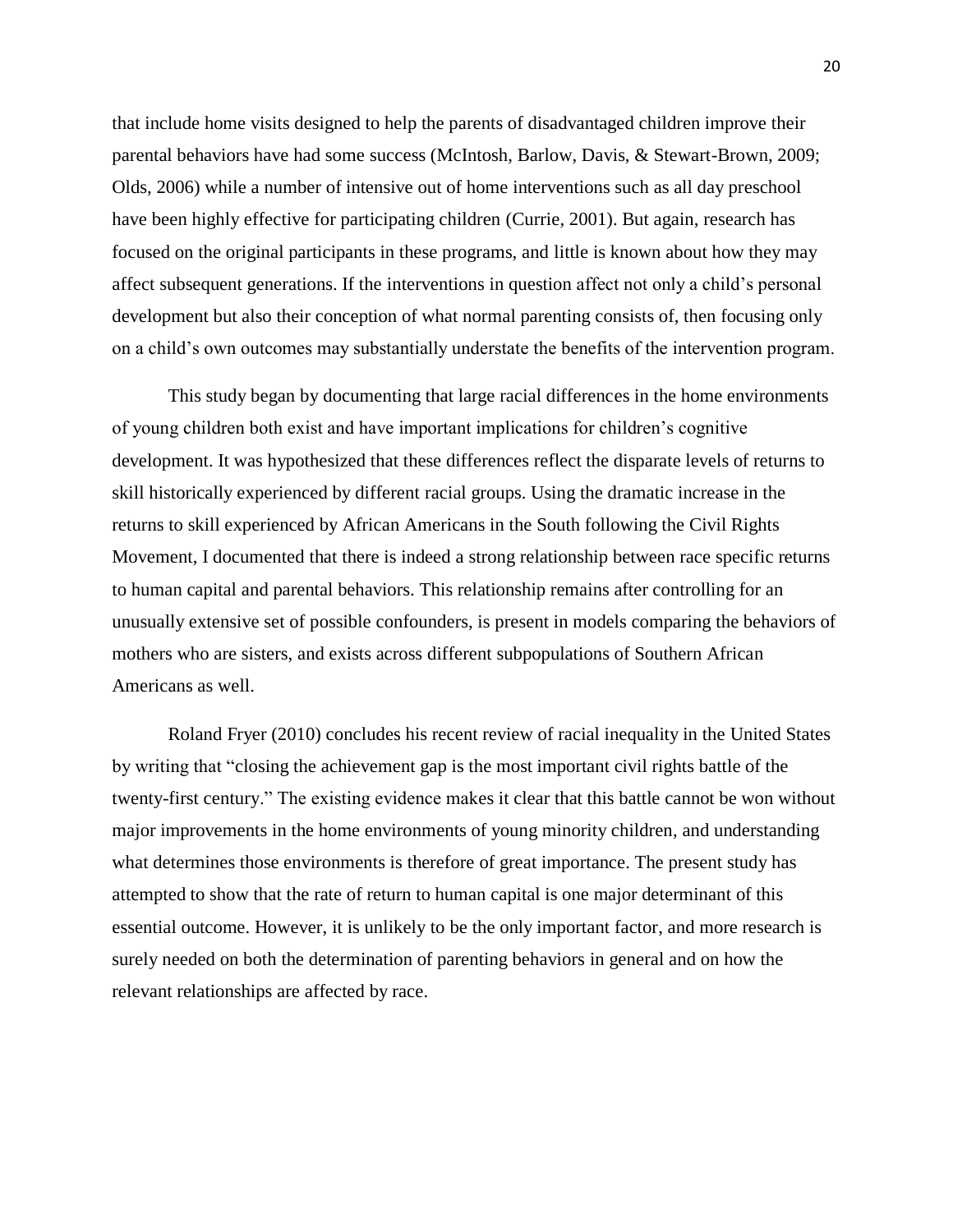#### **References**

- Almond, D., & Currie, J. M. (2010). Human capital development before age five*. NBER Working Paper.*
- Arrow, K. (1973). The theory of discrimination. In O. Ashenfelter , & A. Rees (Eds.), *Discrimination in labor markets*. Princeton, N.J.: Princeton University Press.
- Barry, H.,III, Child, I. L., & Bacon, M. K. (1959). Relation of child training to subsistence economy. *American Anthropologist, 61*(1), pp. 51-63.
- Becker, G. S., & Tomes, N. (1976). Child endowments and the quantity and quality of children. *The Journal of Political Economy, 84*, pp. S143-S162.
- Blau, D. M. (1999). The effect of income on child development. *The Review of Economics and Statistics, 81*(2), pp. 261-276.
- Brooks-Gunn, J., & Markman, L. B. (2005). The contribution of parenting to ethnic and racial gaps in school readiness. *The Future of Children, 15*, pp. 139-168.
- Cain, G. G. (1987). *The economic analysis of labor market discrimination: A survey;* In O.Ashenfelter & R.Layard (eds.) *Handbook Of Labor Economics.*
- Caldwell, B. M., Bradley, R. H. (1984). *HOME observation for measurement of the environment*. Little Rock, Ark.: University of Arkansas at Little Rock.
- Card, D., & Krueger, A. B. (1992). School quality and black-white relative earnings: A direct assessment. *The Quarterly Journal of Economics, 107*(1), 151-200.
- Carneiro, P., & Meghir, C. (2007). Maternal education, home environments and the development of children and adolescents. *IZA discussion paper.*
- Carneiro, P., Heckman, J. J., & Masterov, D. V. (2005). Labor market discrimination and racial differences in premarket factors. *The Journal of Law & Economics., 48*(1), 1.
- Center for Human Resource Research. (1994). *NLS user's guide* Ohio State University.
- Coate, S., & Loury, G. C. (1993). Will affirmative-action policies eliminate negative stereotypes? *The American Economic Review, 83*(5), 1220-1240.
- Cunha, F., & Heckman, J. J. (2007). The technology of skill formation. *The American Economic Review Papers and Proceedings, 97*(2), 31-47.
- Currie, J. (2001). Early childhood education programs. *Journal of Economic Perspectives, 15*(2), 213-238.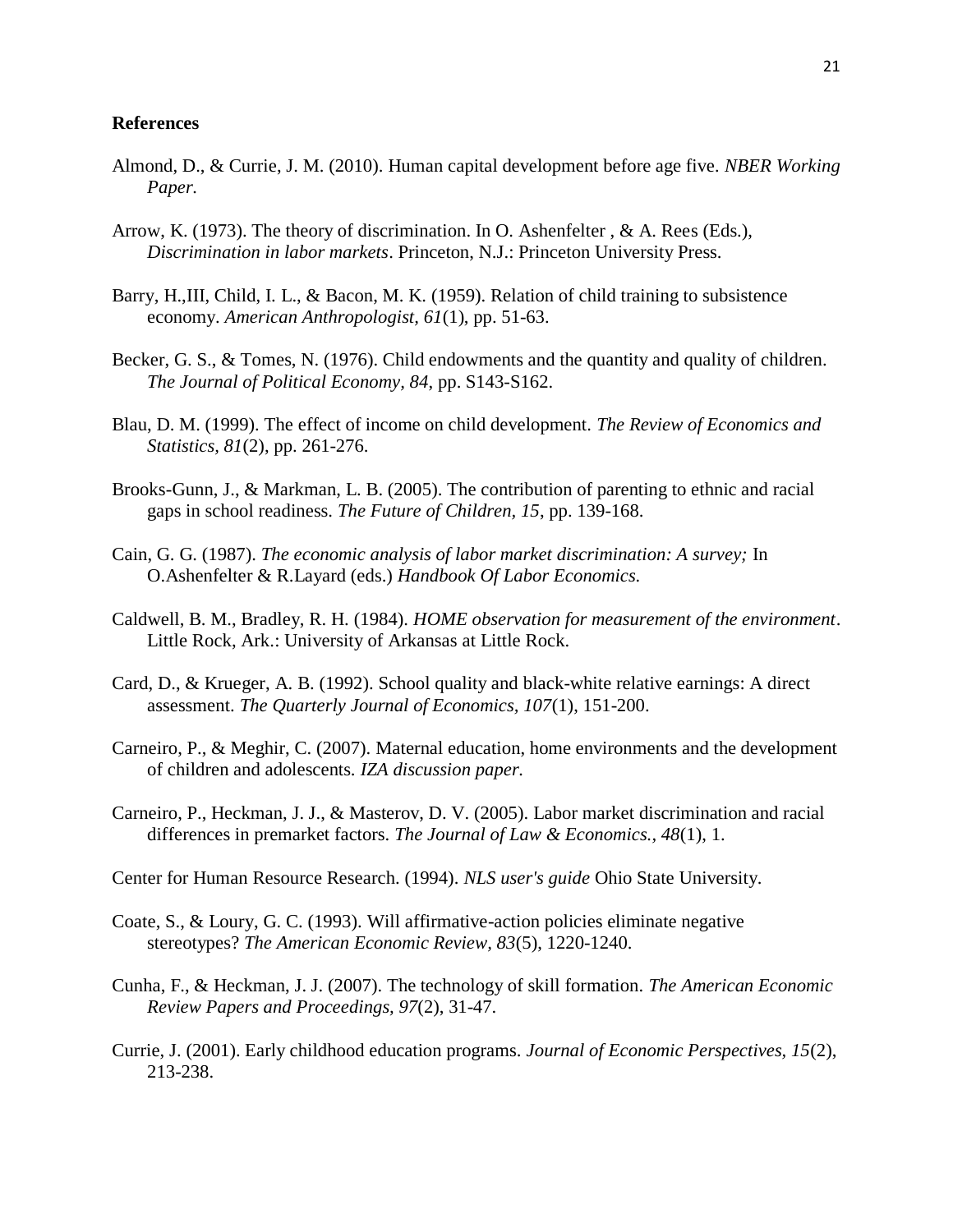- Darity, W., Dietrich, J., & Guilkey, D. K. (2001). Persistent advantage or disadvantage?: Evidence in support of the intergenerational drag hypothesis. *American Journal of Economics and Sociology, 60*(2), 435-470.
- Donohue, J. J., & Heckman, J. (1991). Continuous versus episodic change: The impact of civil rights policy on the economic status of blacks. *Journal of Economic Literature, 29*(4), 1603- 1643.
- Feldstein, M. S. (1980). *The American economy in transition*. Chicago: University of Chicago Press.
- Ferguson, R. (2005). Why america's black-white school achievement gap persists. In G. C. Loury, T. Modood & S. M. Teles (Eds.), *Ethnicity, social mobility, and public policy : Comparing the USA and UK*. Cambridge; New York: Cambridge University Press.
- Frank, R. G., & Meara, E. (2009). The effect of maternal depression and substance abuse on child human capital development. *NBER Working Paper.*
- Fryer, R. G., & Levitt, S. D. (2004). Understanding the black-white test score gap in the first two years of school. *The Review of Economics and Statistics, 86*(2), 447-464.
- Fryer, R.G. (2010). Racial Inequality in the  $21<sup>st</sup>$  Century: the Declining Significance of Discrimination. *NBER Working Paper.*
- Guo, G., & Harris, K. M. (2000). The mechanisms mediating the effects of poverty on children's intellectual development. *Demography, 37*(4), pp. 431-447.
- Guryan J., Hurst E., & Kearney M. (2008). Parental education and parental time with children. *Journal of Economic Perspectives, 22*(3), 23-46.
- Hart, B., & Risley, T. R. (1995). *Meaningful differences in the everyday experience of young American children*. Baltimore: P.H. Brookes.
- Heath, S. B. (1983). *Ways with words : Language, life, and work in communities and classrooms*. Cambridge; New York: Cambridge University Press.
- Heckman, J. J. (2007). The economics, technology, and neuroscience of human capability formation. *Proceedings of the National Academy of Sciences, 104*(33), 13250-13255.
- Holzer, H., & Neumark, D. (2000). Assessing affirmative action. *Journal of Economic Literature, 38*(3)
- Lundberg, S., & Startz, R. (2000). Inequality and race: Models and policy. In K. Arrow, S. Bowles & S. Durlauf (Eds.), *Meritocracy and economic inequality*. Princeton, NJ: Princeton University Press.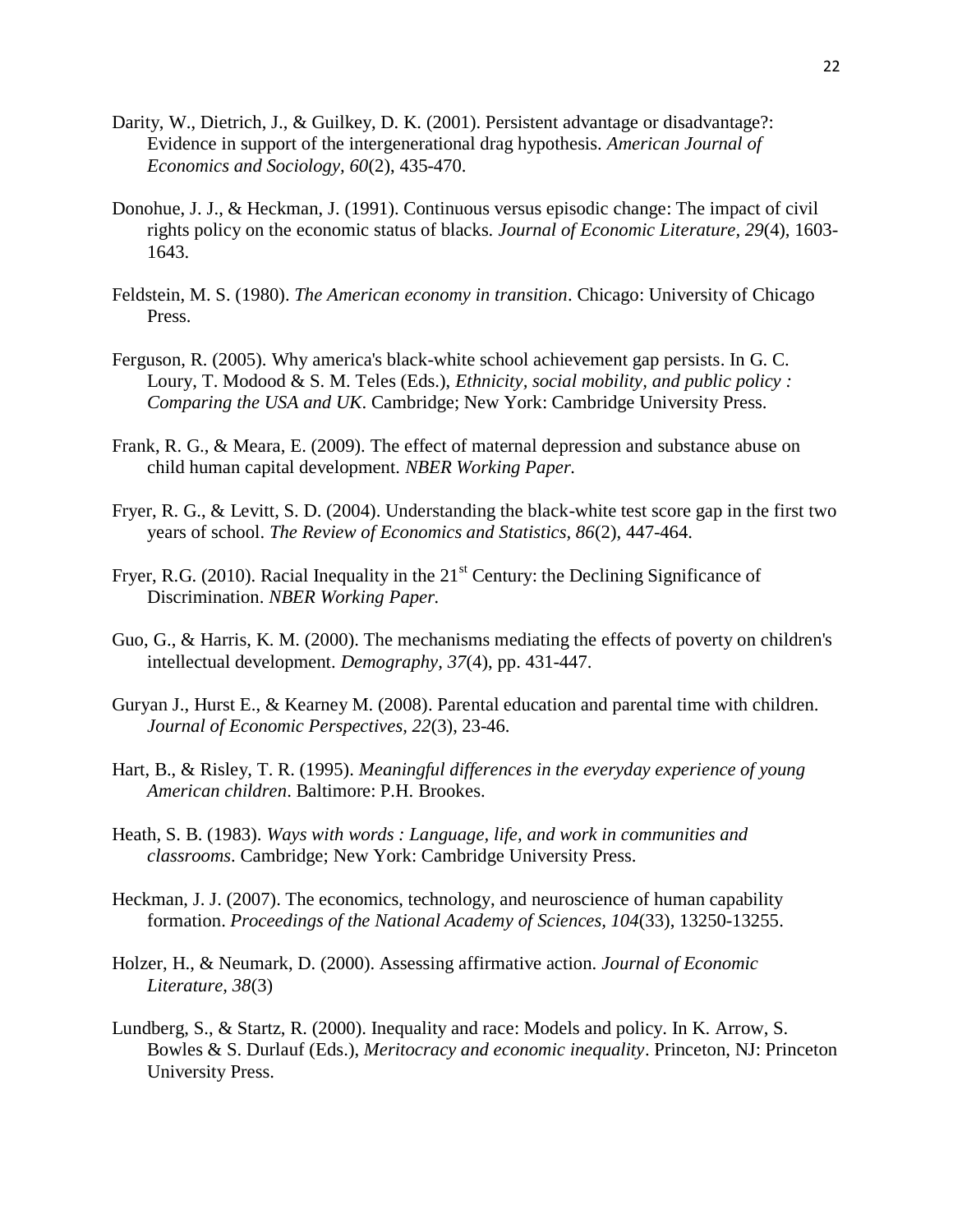- Lundberg, S. J., & Startz, R. (1983). Private discrimination and social intervention in competitive labor markets. *American Economic Review, 73*(3)
- Mandara, J., Varner, F., Greene, N., & Richman, S. (2009). Intergenerational family predictors of the Black–White achievement gap. *Journal of Educational Psychology, 101*(4), 867-878.
- McIntosh, E., Barlow, J., Davis, H., & Stewart-Brown, S. (2009). Economic evaluation of an intensive home visiting programme for vulnerable families: A cost-effectiveness analysis of a public health intervention. *Journal of Public Health, 31*(3), 423-433.
- Mulder, M. B., Bowles, S., Hertz, T., Bell, A., Beise, J., Clark, G., et al. (2009). Intergenerational wealth transmission and the dynamics of inequality in small-scale societies. *Science, 326*(5953), 682-688.
- Neal, D., & Johnson, W. (1996). The role of premarket factors in black-white wage differences. *Journal of Political Economy, 104*(5), 869-895.
- Neal, D. A. (2005). *Why has black-white skill convergence stopped?* NBER Working Paper.
- Olds, D. L. (2006). The nurse-family partnership: An evidence-based preventive intervention. *Infant Mental Health Journal., 27*(1), 5-25.
- Phillips, M., Duncan, G., & Klebanov, P. (1998). Family background, parenting practices, and the black white test score gap. In C. Jencks, & M. Phillips (Eds.), *Black-white test score gap* (pp. 103-145). Washington, DC, USA: Brookings Institution Press.
- Butler, Richard & Heckman , James J. (1977). *The government's impact on the labor market status of black Americans: A critical review.* In *Equal Rights and Industrial Relations. Eds:*  Farrel & Bloch. Industrial Relations Research Association.
- Smith, J. P., & Welch, F. R. (1989). Black economic progress after Myrdal. *Journal of Economic Literature, 27*(2), 519-564.
- Todd, P., & Wolpin, K. I. (2007). The production of cognitive achievement in children: Home, school, and racial test score gaps. *Journal of Human Capital, 1*(1), 91-136.
- Wilson, W. J.,. (1987). *The truly disadvantaged : The inner city, the underclass, and public policy*. Chicago: University of Chicago Press.
- Wright, G. (1986). *Old South, new South : Revolutions in the southern economy since the civil war*. New York: Basic Books.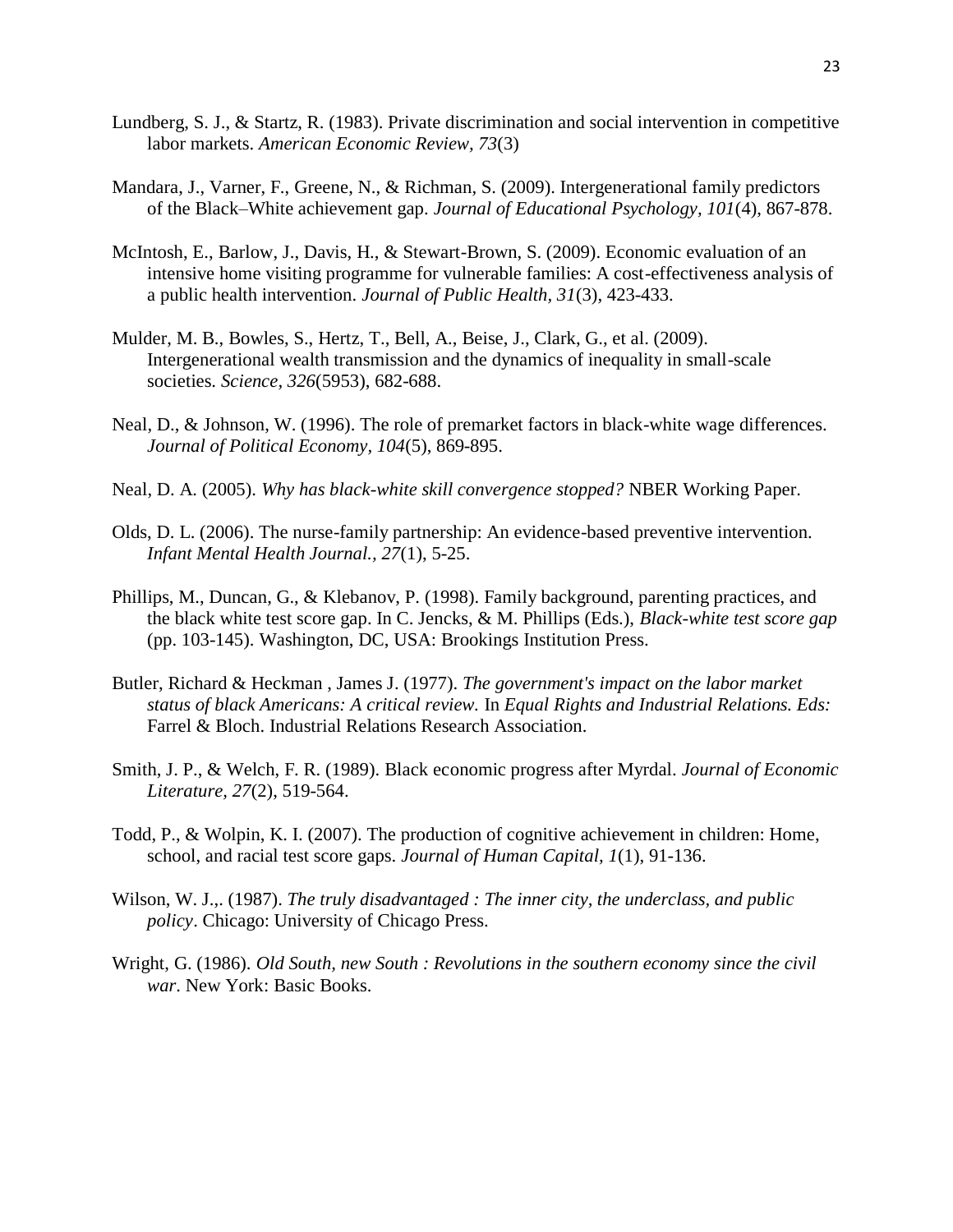#### **Table 1: Cognitive Stimulation in the Home by Race**

|                                                  | White  | <b>Black</b> |
|--------------------------------------------------|--------|--------------|
| <b>HOME</b> score                                | 0.28   | $-0.28$      |
| Child is read to 3 or more<br>times per week     | 63.16% | 37.08%       |
| Home contains 10 or more<br>children's books     | 78.18% | 44.33%       |
| Caregiver responds verbally<br>to child's speech | 75.74% | 65.56%       |

Notes: reported HOME scores are the mean of all valid observations occurring from birth through age 5, measured as a z-score. Variables in the other rows use the most common response of all observations occurring over the same child age range. When two responses occurred with equal frequency, the less favorable response was assigned. Data is from a subsample of the CNLSY, as described in Section 3 below.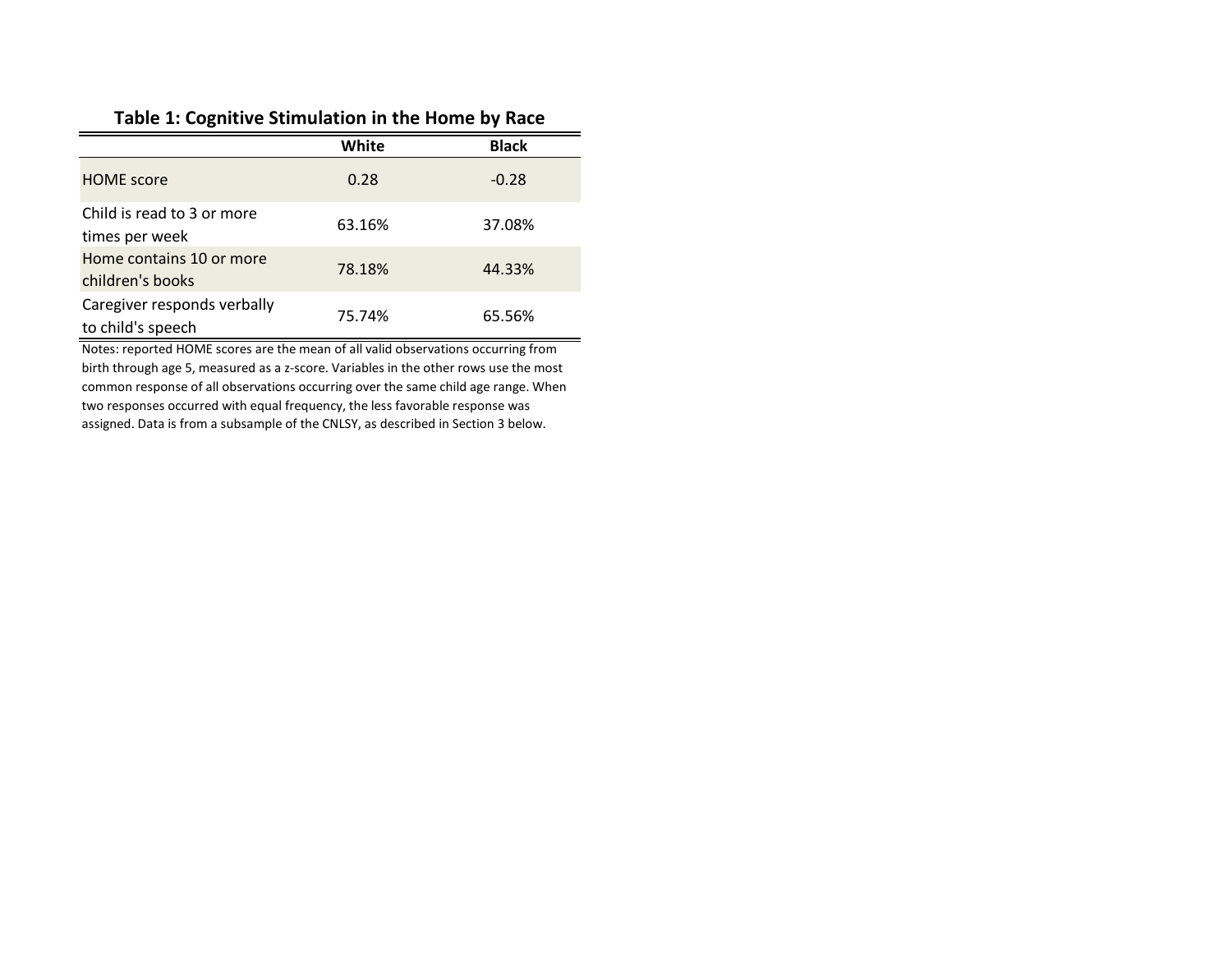|                        |             | <b>PIAT Reading Recognition</b> | <b>PIAT Mathematics</b> |                   |  |
|------------------------|-------------|---------------------------------|-------------------------|-------------------|--|
|                        | Unadjusted  | <b>HOME</b> score               |                         | <b>HOME</b> score |  |
|                        |             | added                           | Unadjusted              | added             |  |
| <b>Black indicator</b> | $-0.217***$ | 0.00830                         | $-0.576***$             | $-0.398***$       |  |
|                        | (0.0372)    | (0.0398)                        | (0.0359)                | (0.0388)          |  |
| <b>HOME Score</b>      |             | $0.332***$                      |                         | $0.264***$        |  |
|                        |             | (0.0242)                        |                         | (0.0235)          |  |
| Constant               | $0.133***$  | $-0.00172$                      | $0.258***$              | $0.157***$        |  |
|                        | (0.0218)    | (0.0233)                        | (0.0211)                | (0.0227)          |  |
| <b>Observations</b>    | 3,115       | 3,067                           | 3,182                   | 3,133             |  |
| R-squared              | 0.011       | 0.068                           | 0.075                   | 0.111             |  |

#### **Table 2: Effect of HOME Score on the Racial Test Score Gap**

Dependant variable is the child's first score on the indicated test that was recorded after their fifth birthday but no later than age 6, and is measured in standard units (z-scores). Sample includes only black and non-black non-Hispanic children, the latter being overwhelmingly white. Other sample restrictions are described in Section 3. Standard errors are in parenthesis. \*\*\*, \*\* and \* indicate statistical significance at the 1%, 5% and 10% levels, respectively.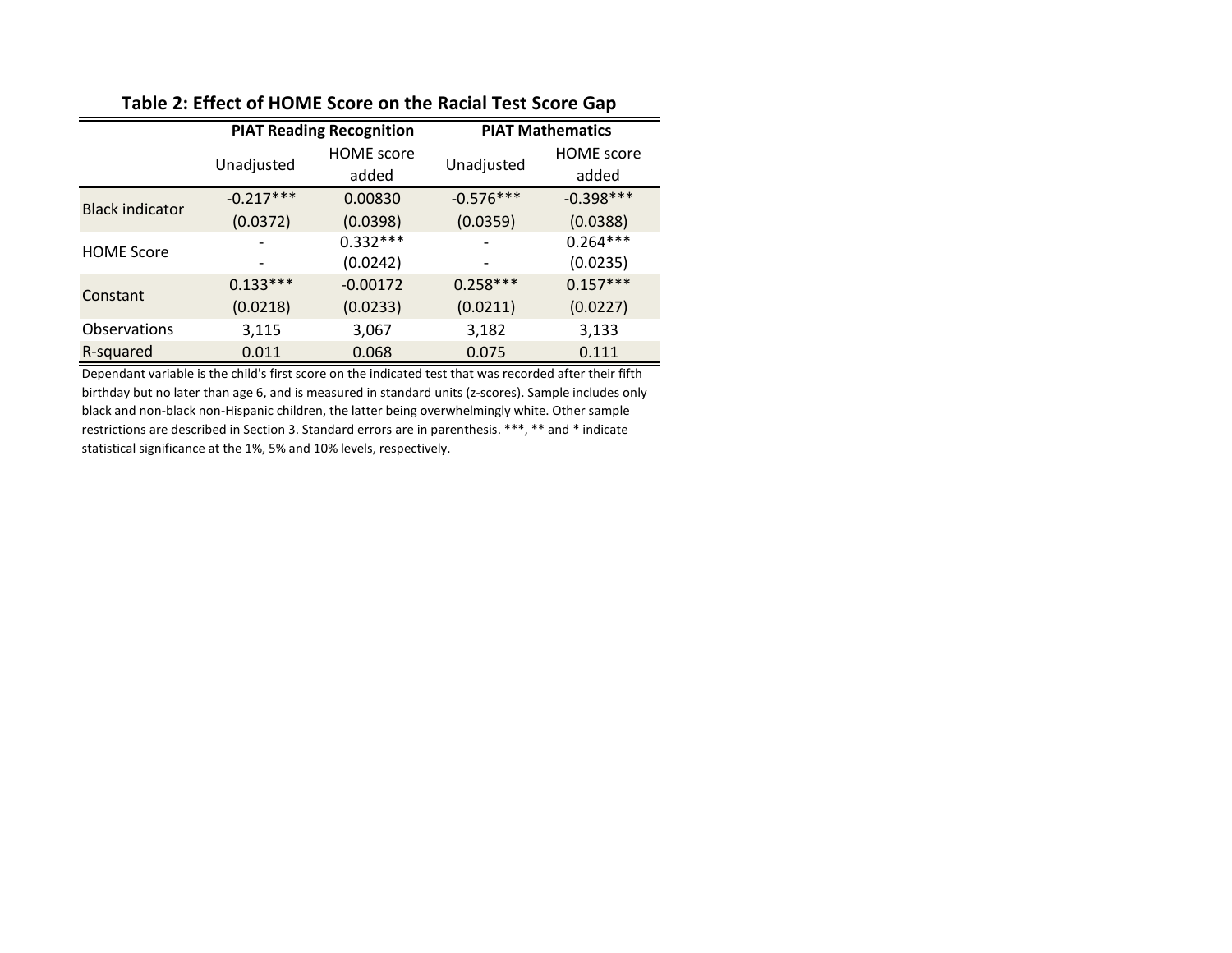|                       | <b>Cross-Sectional Estimates</b> |                          |               | <b>Grandparent Fixed Effect Estimates</b> |           |               |  |
|-----------------------|----------------------------------|--------------------------|---------------|-------------------------------------------|-----------|---------------|--|
|                       |                                  | Southern                 | Non-Southern  |                                           | Southern  | Non-Southern  |  |
|                       | Southern Blacks                  | Whites                   | <b>Blacks</b> | Southern Blacks                           | Whites    | <b>Blacks</b> |  |
| Mother year of birth  | $0.0745***$                      | 0.00462                  | $-0.000358$   | $0.0648*$                                 | 0.0205    | $-0.00716$    |  |
|                       | (0.0158)                         | (0.0116)                 | (0.0177)      | (0.0337)                                  | (0.0515)  | (0.0416)      |  |
| Maternal education    | $0.0722***$                      | 0.0110                   | $0.0807***$   | $-0.0204$                                 | 0.0437    | 0.0753        |  |
|                       | (0.0208)                         | (0.0125)                 | (0.0204)      | (0.0481)                                  | (0.0474)  | (0.0818)      |  |
| Mean household income | 0.0104                           | $0.00557***$             | $0.0116***$   | 0.00202                                   | 0.00603   | $0.0166*$     |  |
|                       | (0.00721)                        | (0.00196)                | (0.00420)     | (0.00356)                                 | (0.00385) | (0.00922)     |  |
| Maternal AFQT score   | $0.143***$                       | $0.224***$               | $0.103**$     | $0.364***$                                | 0.301     | 0.0144        |  |
|                       | (0.0480)                         | (0.0406)                 | (0.0509)      | (0.124)                                   | (0.197)   | (0.187)       |  |
| Maternal age at birth | $0.0719***$                      | $0.0373***$              | $0.0567***$   | $0.0779***$                               | 0.00406   | $0.0353*$     |  |
|                       | (0.00763)                        | (0.00768)                | (0.0106)      | (0.0151)                                  | (0.0203)  | (0.0210)      |  |
| Child is male         | $-0.130**$                       | $-0.0556$                | $-0.0863$     | $-0.114*$                                 | $-0.0336$ | $-0.287***$   |  |
|                       | (0.0587)                         | (0.0489)                 | (0.0695)      | (0.0674)                                  | (0.0480)  | (0.0728)      |  |
| Child birth weight    | $-0.000867$                      | $0.00330***$             | $0.00360**$   | 0.000163                                  | 0.00252   | $0.00649***$  |  |
|                       | (0.00137)                        | (0.00116)                | (0.00145)     | (0.00165)                                 | (0.00164) | (0.00167)     |  |
| Child birth order     | $-0.146***$                      | $-0.153***$              | $-0.157***$   | $-0.0991*$                                | $-0.0340$ | $-0.0187$     |  |
|                       | (0.0255)                         | (0.0327)                 | (0.0302)      | (0.0544)                                  | (0.0637)  | (0.0616)      |  |
| Constant              | $-7.196***$                      | $-1.444*$                | $-2.817**$    | $-5.633***$                               | $-2.152$  | $-2.387$      |  |
|                       | (1.139)                          | (0.809)                  | (1.266)       | $-2.16$                                   | $-3.483$  | $-2.39$       |  |
| Observations          | 734                              | 758                      | 526           | 680                                       | 685       | 496           |  |
| R-squared             | 0.273                            | 0.264                    | 0.266         | 0.155                                     | 0.062     | 0.136         |  |
| Grandparent groups    | $\overline{\phantom{a}}$         | $\overline{\phantom{a}}$ |               | 347                                       | 384       | 235           |  |

#### **Table 3: Effect of Birth Cohort on HOME Score by Race and Region**

Notes: Dependant variable is the average of all age standardized cognitive HOME index scores observed from birth through age 5. Maternal education and income refer to the average values of those variables over the same child age range. All regressions contain dummies indicating observations with missing HOME score values for at least one survey wave. Standard errors are in parenthesis, and are robust in columns 1-3 and clustered for grandparent groups in columns 4-6. \*\*\*, \*\* and \* denote statistical significance at the 1%, 5% and 10% levels, respectively.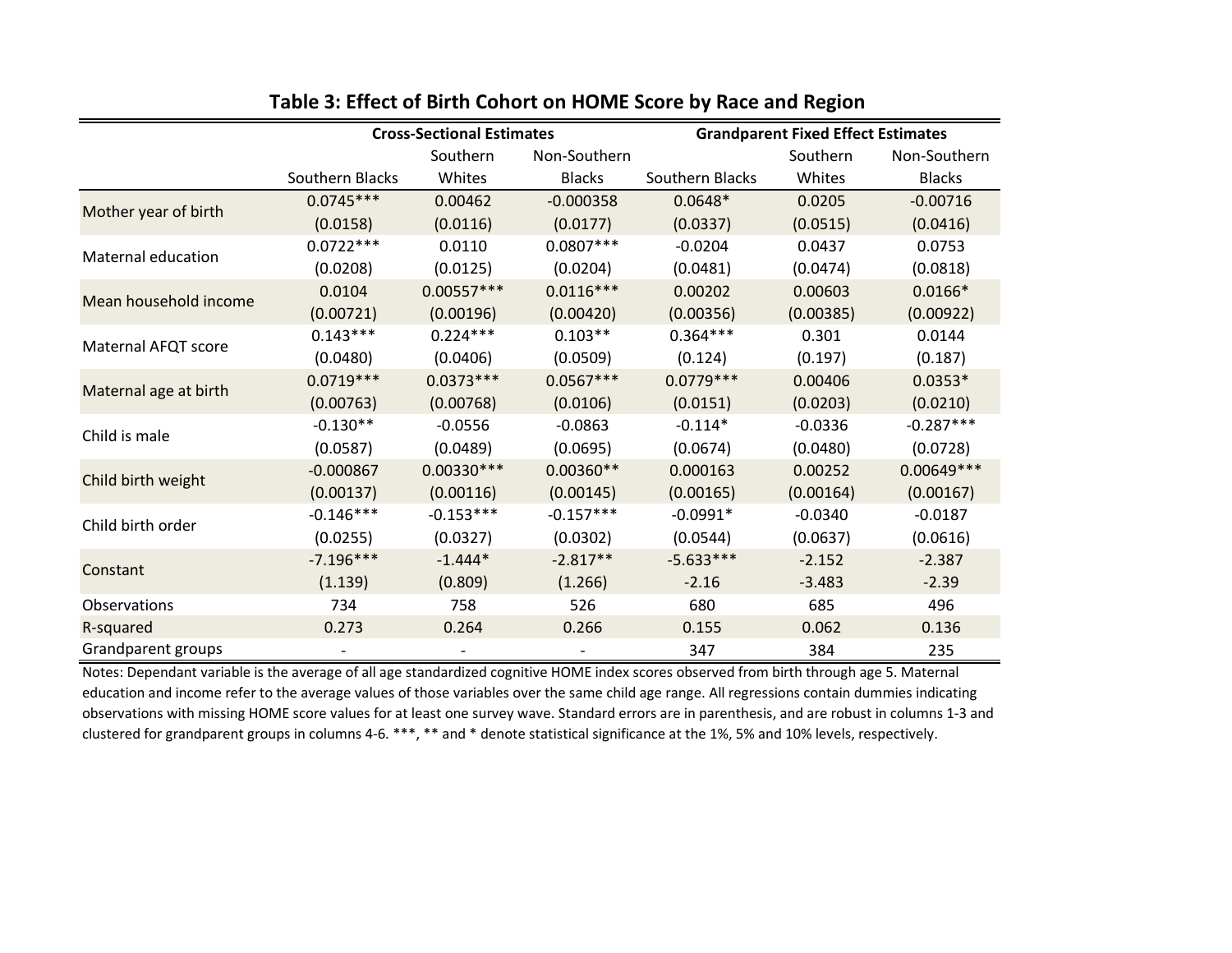|                       | <b>Educational Skill Measure</b> |              |              | <b>Occupational Skill Measure</b> |              |              |
|-----------------------|----------------------------------|--------------|--------------|-----------------------------------|--------------|--------------|
|                       | Low-Skilled                      | Semi-Skilled | High-Skilled | Low-Skilled                       | Semi-Skilled | High-Skilled |
| Mother year of birth  | $0.0632*$                        | $0.0574*$    | $0.130***$   | $0.171**$                         | 0.0257       | $0.117***$   |
|                       | (0.0342)                         | (0.0340)     | (0.0269)     | (0.0657)                          | (0.0300)     | (0.0326)     |
| Maternal education    | $0.131***$                       | $0.103*$     | 0.00934      | $0.150**$                         | $0.0848*$    | 0.0283       |
|                       | (0.0338)                         | (0.0556)     | (0.0306)     | (0.0586)                          | (0.0433)     | (0.0514)     |
| Mean household income | $0.0479***$                      | $-0.0168**$  | $0.0766***$  | $0.0558**$                        | $-0.0107*$   | $0.0475**$   |
|                       | (0.0149)                         | (0.00812)    | (0.0196)     | (0.0228)                          | (0.00619)    | (0.0240)     |
| Maternal AFQT score   | 0.133                            | 0.176        | 0.0332       | $-0.0815$                         | $0.226**$    | 0.119        |
|                       | (0.0948)                         | (0.107)      | (0.0777)     | (0.175)                           | (0.0937)     | (0.124)      |
|                       | $0.0586***$                      | $0.109***$   | $0.0636***$  | $0.106***$                        | $0.0453**$   | $0.0451***$  |
| Maternal age at birth | (0.0161)                         | (0.0173)     | (0.0130)     | (0.0278)                          | (0.0179)     | (0.0159)     |
| Child is male         | 0.0424                           | $-0.244*$    | $-0.0374$    | 0.00423                           | $-0.111$     | $-0.0568$    |
|                       | (0.121)                          | (0.141)      | (0.0960)     | (0.213)                           | (0.124)      | (0.132)      |
| Child birth weight    | $-0.00440**$                     | 0.00551      | $-0.00474**$ | $-0.000151$                       | $-0.00157$   | $-0.00637**$ |
|                       | (0.00218)                        | (0.00337)    | (0.00239)    | (0.00984)                         | (0.00261)    | (0.00291)    |
| Child birth order     | $-0.173***$                      | $-0.147**$   | $-0.0389$    | $-0.252***$                       | $-0.146**$   | $-0.0438$    |
|                       | (0.0578)                         | (0.0645)     | (0.0490)     | (0.0934)                          | (0.0662)     | (0.0518)     |
| Constant              | $-6.820***$                      | $-7.972***$  | $-9.662***$  | $-15.30***$                       | $-3.497*$    | $-8.259***$  |
|                       | (2.536)                          | (2.567)      | (1.742)      | (4.529)                           | (2.057)      | (2.230)      |
| <b>Observations</b>   | 171                              | 146          | 225          | 55                                | 190          | 137          |
| R-squared             | 0.419                            | 0.338        | 0.277        | 0.600                             | 0.207        | 0.281        |

#### **Table 4: Effect of Birth Cohort on HOME Score by Grandfather's Skill Level**

Notes: Sample is restricted to Southern African Americans. Educational criteria for skill groups are as follows: 8 or fewer years of schooling is low skilled; 9 to 11 years of schooling is semi-skilled; and 12 or more years of schooling his high-skilled. Occupational criteria are as follows: service workers and farm workers is low-skilled; non-farm laborers and operatives is semi-skilled; and craftsmen, managers and professionals is highskilled. All occupational categories refer to the three digit codes from the 1970 census The dependant variable is the average of all age standardized cognitive HOME index scores observed from birth through age 5. Maternal education and income refer to the average values of those variables over the same child age range. All regressions contain dummies indicating observations with missing HOME score values for at least one survey wave. Robust standard errors are in parenthesis. \*\*\*, \*\* and \* denote statistical significance at the 1%, 5% and 10% levels, respectively.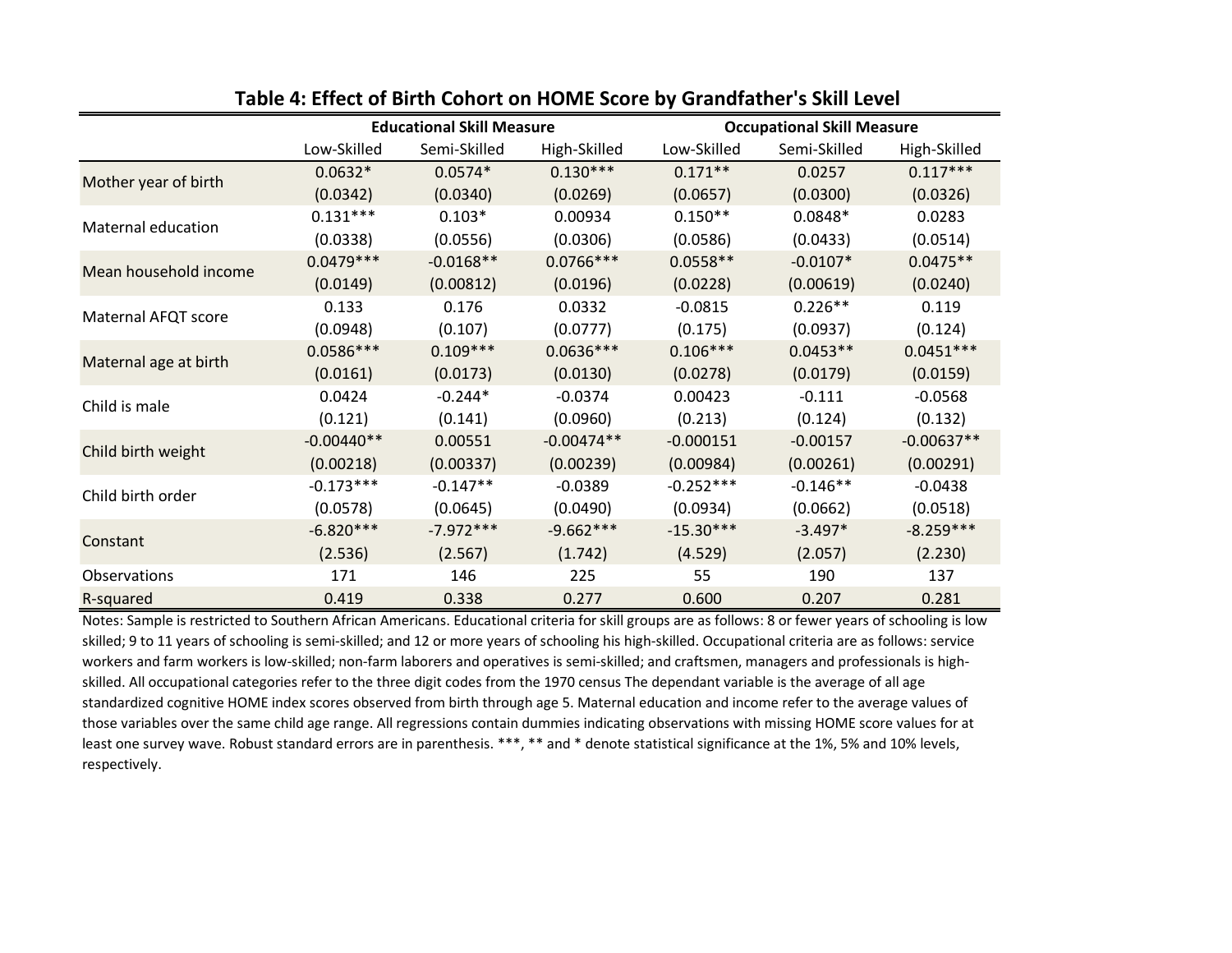

**Figure 1: Black-White Wage Ratios by Region**